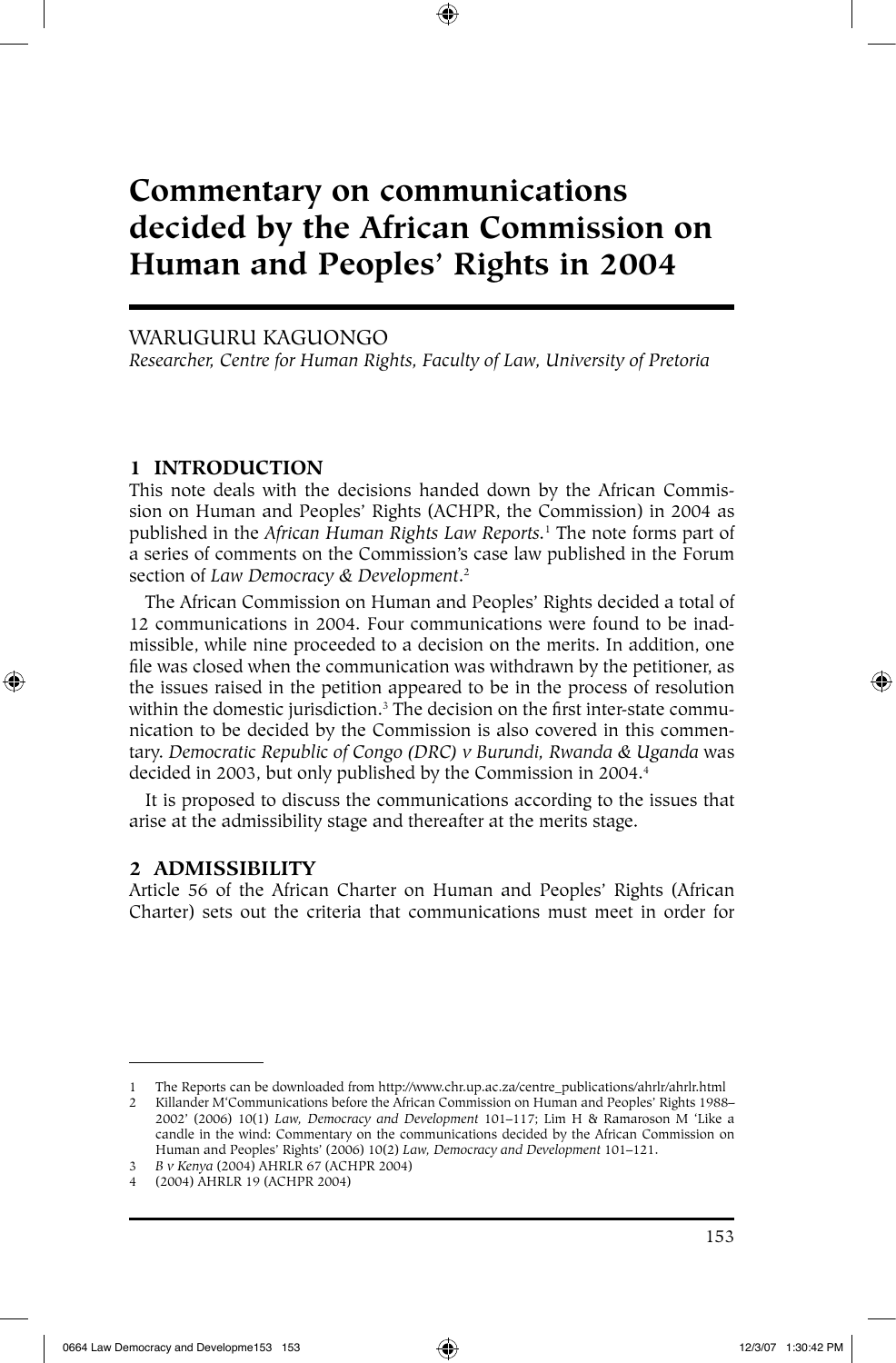them to be admissible.5 The admissibility test consists of seven criteria. The criterion most often emphasised on by the Commission, and the basis on which the decisions of admissibility most often turn is the exhaustion of local remedies. In the Commission's decisions in 2004, the majority of findings of inadmissibility were grounded on the non-exhaustion of local remedies. In two cases, non-exhaustion of local remedies was alleged in addition to the non-fulfilment of other criteria.6 With regard to decisions declared admissible, exhaustion of local remedies was contested in three cases, but complainants were able to successfully argue to the contrary.<sup>7</sup>

# **2.1 Exhaustion of local remedies**

The complaint in *Miss A v Cameroon<sup>8</sup>* relates to the arrest and indefinite detention of persons, where no charges or trial is conducted soon after their arrest. The complainant alleged that the detainees had never been formally charged, never appeared in court and had never had access to a lawyer. Such indefinite detention tends to violate the right to liberty, the right to be promptly brought before a judicial officer and at least one of the tenets of the right to fair trial, that an arrested person should be tried within a reasonable time.<sup>9</sup> Several constitutions of African countries provide a maximum time (usually 48 hours) within which detained persons must be brought before a competent court.10 The Constitution of Cameroon is, however, not one of these.

In the course of exchanging correspondence on the case, the state informed the Commission that the detainees had been acquitted for 'lack of criminal charges' and 'for non-proven facts'.11 The position was confirmed by the complainant, who indicated the possibility of negotiating with the state on the is-

7. Do not deal with cases which have been settled by these states involved in accordance with the principles of the Charter of the United Nations, or the Charter of the Organization of African Unity or the provisions of the present Charter.'

<sup>5</sup> African Charter art 56 'Communications relating to human and peoples' rights referred to in article 55 received by the Commission, shall be considered if they:

<sup>1.</sup> Indicate their authors even if the latter request anonymity,

<sup>2.</sup> Are compatible with the Charter of the Organization of African Unity or with the present Charter,

<sup>3.</sup> Are not written in disparaging or insulting language directed against the state concerned and its institutions or to the Organization of African Unity,

<sup>4.</sup> Are not based exclusively on news disseminated through the mass media,

<sup>5.</sup> Are sent after exhausting local remedies, if any, unless it is obvious that this procedure is unduly prolonged,

<sup>6.</sup> Are submitted within a reasonable period from the time local remedies are exhausted or from the date the Commission is seized of the matter, and

<sup>6</sup> *Bakweri Lands Claims Committee v Cameroon* (2004) AHRLR 43 (ACHPR 2004) and *B v Kenya* (n 3 above)

<sup>7</sup> *Odjouriby v Benin* (2004) AHRLR 15 (ACHPR 2004), *Democratic Republic of Congo (DRC) v Burundi, Rwanda and Uganda* (n 4 above), *Interights and Others v Mauritania* (2004) AHRLR 87 (ACHPR 2004)

<sup>8 (2004)</sup> AHRLR 39 (ACHPR 2004)

African Charter arts 6, 7(1)(d)

<sup>10</sup> Algeria, Benin, Cape Verde, Democratic Republic of Congo, Eritrea, Ethiopia, The Gambia (72 hours), Ghana, Kenya (24 hours, or for capital offences 14 days), Lesotho, Liberia, Malawi, Mali, Namibia, Nigeria (1 day or more depending on the distance of the competent court from the detention area), Seychelles (24 hours), Sierra Leone (72 hours, or for capital offences 10 days), Somalia, South Africa, Swaziland and Uganda.

<sup>11</sup> Para 15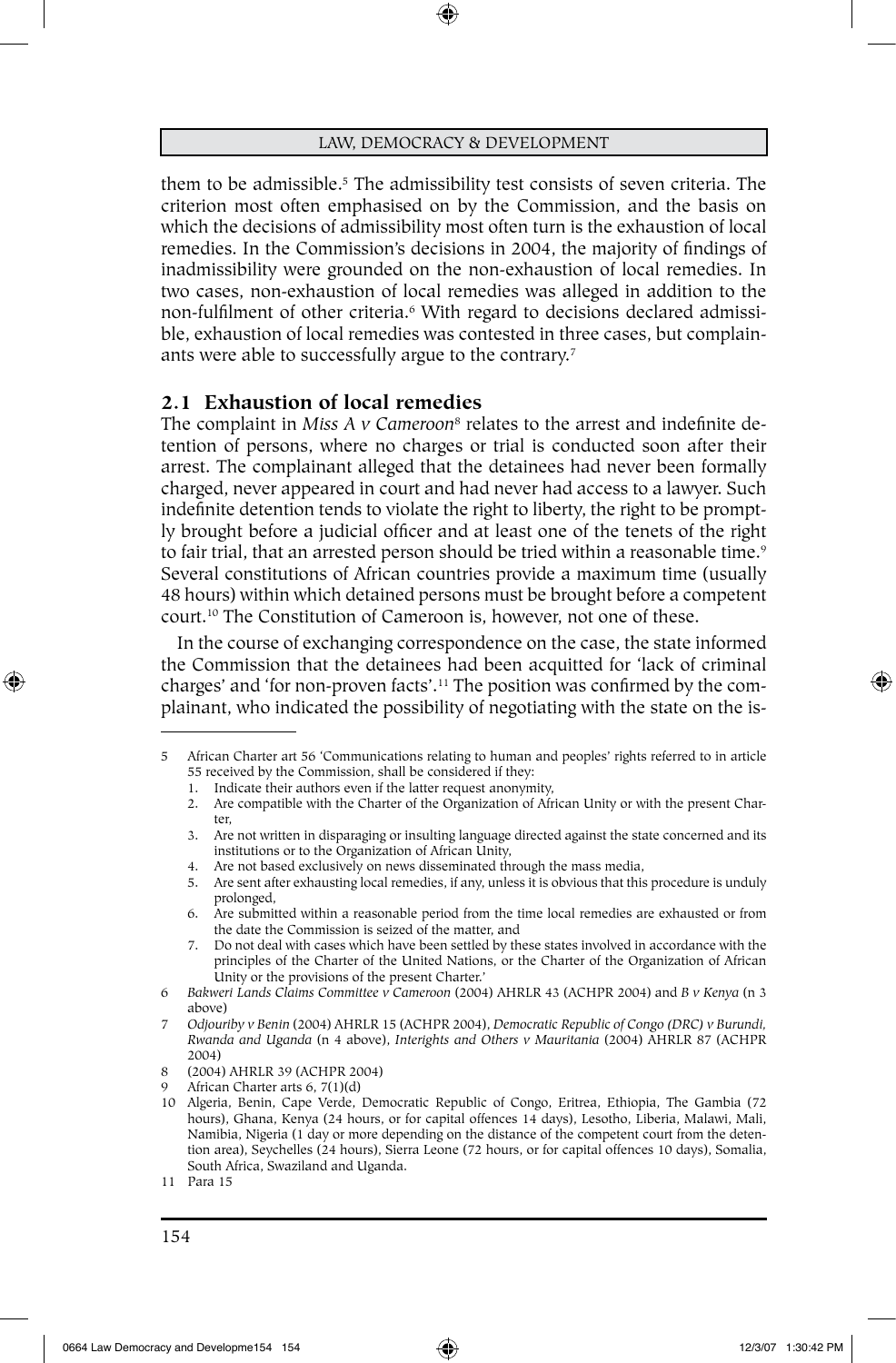⊕

sue of compensation for the detentions.12 The Commission held that the trial and subsequent acquittal of the detainees was evidence of the availability of local remedies and also that the communication had been submitted before these remedies had been exhausted,<sup>13</sup> even though the complainant did not disclose any efforts that had been made to exhaust local remedies.<sup>14</sup>

The Commission found that one avenue for redress that may have been open to the complainant was an application for *habeas corpus,* an order for the production of the detained persons before court. As it turned out, the trial and acquittal of the detainees was completed before the Commission considered the case on admissibility. Even though the complainant had stated in the complaint that the detainees had 'never been formally charged, they [had] never appeared in court and never had access to a lawyer',<sup>15</sup> the Commission noted that the case was submitted to the Commission while it was 'still before the courts'.16 It is not clear where the Commission derived this fact from given the complainant's allegations. Further, while it is not evident that the complainant had exhausted all recourse available, the Commission's conclusion that the fact that 'the case was tried properly before a court of law shows the availability of local remedies' appears to be premature. The Commission has declared remedies to be 'available' where a petitioner can pursue the remedy without impediment.<sup>17</sup> If the complainant's allegation that the detainees were arrested and never arraigned before a court is true, it is a possibility that the only reason why the trial took place was because the Commission was seized of the matter. It is open to question whether this would be sufficient basis on which to declare that local remedies were available.

In the *Bakweri Land Claims Committee v Cameroon,*18 where the alienation of land which would result in the extinguishment of title was at issue, the non-exhaustion of local remedies, which had been raised in addition to other objections to admissibility, ultimately was the basis on which the decision of inadmissibility of the communication was made. The complainant from the outset acknowledged the non-exhaustion of local remedies, but sought to justify this non-exhaustion by relying on the exception 'unless it is obvious that this procedure is unduly prolonged' a stipulated in article  $56(5)$ ;<sup>19</sup> as well as the Commission's jurisprudence against application of the exhaustion of local remedies rule where it was impractical or undesirable to do so.<sup>20</sup> The justification consisted in illustrating the futility of taking the matter through the court process in Cameroon<sup>21</sup> because of the perceived lack of impartiality within the judiciary.

⊕

<sup>12</sup> Paras 20–21

<sup>13</sup> Para 25

<sup>14</sup> Paras 9, 11 15 Para 3

<sup>16</sup> Para 25

<sup>17</sup> *Jawara v The Gambia* (2000) AHRLR 107 (ACHPR 2000) para 32

<sup>18</sup> See (fn 6 above).

<sup>19</sup> Para 24

<sup>20</sup> *Ibid*, *citing Free Legal Assistance Group and Others v Zaire* (2000) AHRLR 74 (ACHPR 1995) para 37

<sup>21</sup> *Bakweri Land Claims Committee v Cameroon* (fn 6 above) para 26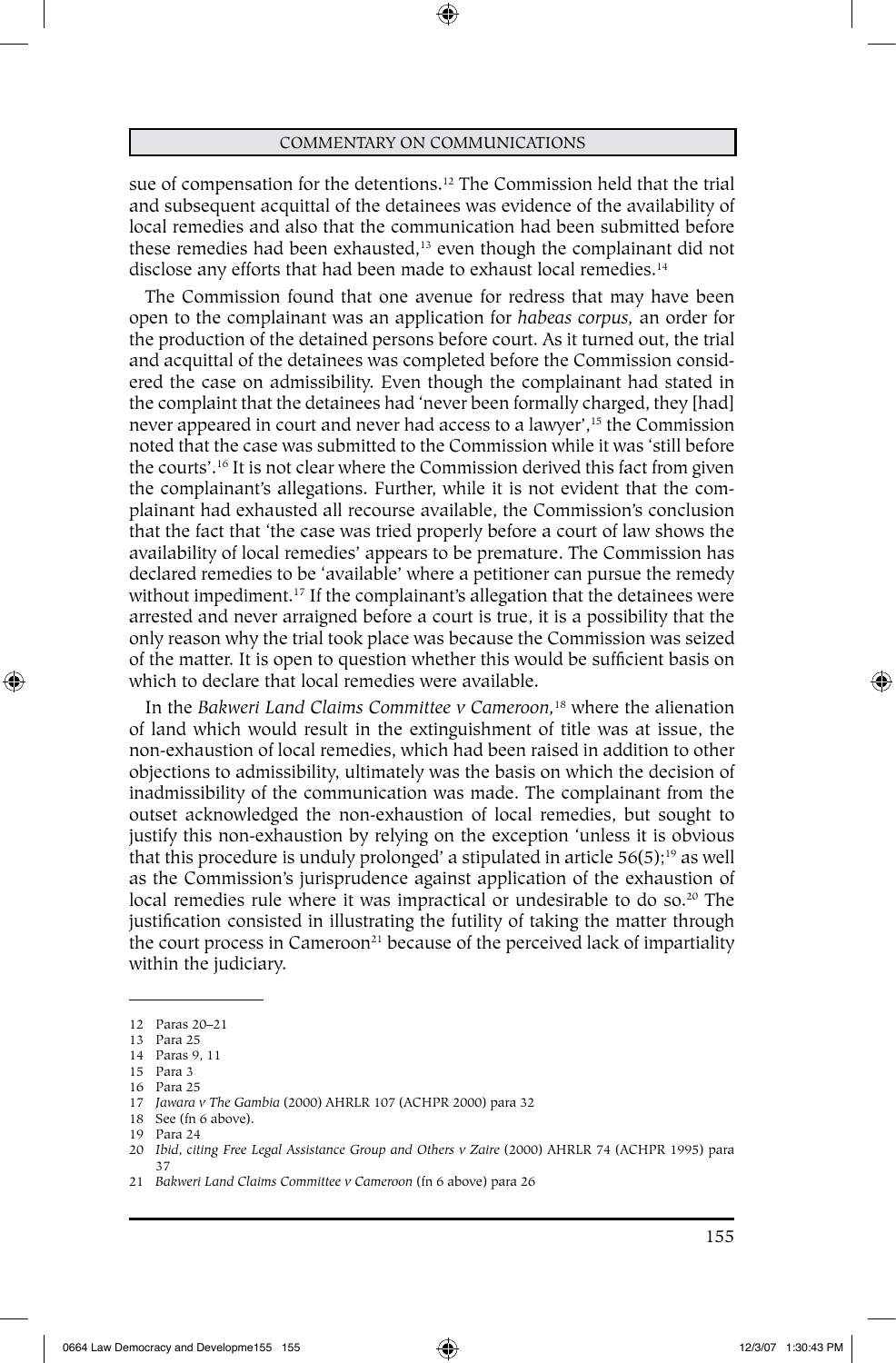⊕

The Commission has often stated that the exhaustion of local remedies is necessary, *inter alia*, so that the state respondent in the communication has notice of the allegations made against it. Bringing a complaint to the domestic adjudicative mechanisms also ensures that the Commission is not placed in the position of a court of first instance. The Bakweri Land Claims Committee (BLCC) explained at length that all the attempts made to petition the government on this issue constituted sufficient notice of its existence. Further, that the discretionary manner in which judicial decisions are adhered to or not, as well as the extraordinary powers the President of Cameroon wields over the judiciary, was ample evidence of the impracticability of pursuing local remedies.22 The lack of progress from the various efforts attempted to resolve the complaint, it was argued, 'suggest[s] that remedies either do not exist or cannot be effective in the complainant's situation and in any event, their application is being increasingly prolonged'.23

In response to these explanations, the Commission reiterated that while the requirement under article 56(5) should be interpreted liberally to allow all cases in which the complainants have attempted to exhaust local remedies, the attempt to exhaust local remedies consists in approaching local or national judicial bodies.24 The complainants had repeatedly attempted to obtain redress through political/administrative means, but had not once approached the courts for resolution. The Commission found, rightly so, that it could not rely on the complainant's subjective assessments of the independence or otherwise of the judiciary to conclude the unavailability of effective remedies in Cameroon.

The wisdom of this position was illustrated in *Kenya Section of the International Commission of Jurists and Others v Kenya*, 25 where the complainants were apprehensive that they would not get a hearing in court due to the nature of their complaint and the perceived partiality of the judiciary. These fears were subsequently allayed when the complainants were granted standing before the domestic courts contrary to their expectations.

The facts of the case were that the Kenya Section of the International Commission of Jurists constituted a panel of eminent jurists from the Commonwealth to examine the judiciary, and subsequently presented the panel's views to the Constitution of Kenya Review Commission (CKRC), established by the Constitution of Kenya Review Act, and mandated with the task of collecting and collating the views of Kenyans, and facilitating the review of the Constitution. The views expressed by the eminent panel cast the judiciary as lacking in independence, incompetent and corruption-ridden, and as failing to inspire the confidence of Kenyans. Recommendations were made as to how the situation of the judiciary could be improved.

After publication of the CKRC's report, two judges, one a High Court judge and the other a Justice in the Court of Appeal commenced judicial review

⊕

<sup>22</sup> Paras 24–37

<sup>23</sup> Para 36

<sup>24</sup> Para 55

<sup>25</sup> (2004) AHRLR 71 (ACHPR 2004)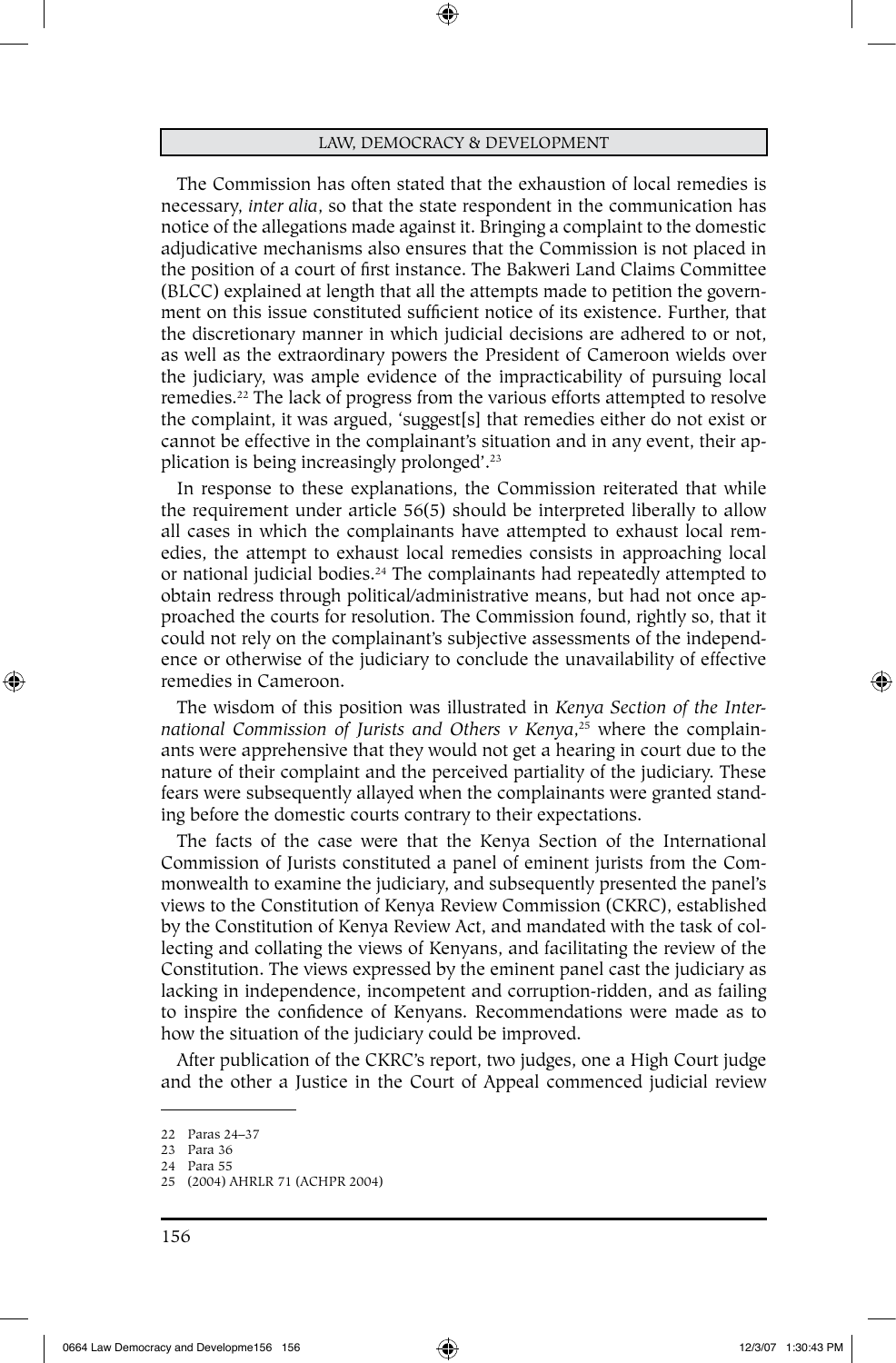proceedings seeking to quash 'the decision and/or proposals actual or intended and/or recommendations of the CKRC … concerning and touching on the Kenyan judiciary'.26 Leave was granted for the judicial review, which leave acted as an order barring further proceedings on matters which were the subject of the review. The complainants argued that this amounted to denying Kenyans a new constitution that offered full protection of their human rights. They alleged a violation of articles 1, 7(1)(a) and 9(2) of the African Charter.<sup>27</sup>

The respondent state challenged the admissibility of the communication on the grounds that the complainants had not exhausted local remedies. On their part the complainants alleged that the circumstances of the case rendered the exhaustion of local remedies 'impossible and inordinately convoluted because the judiciary [was] compromised and severely lacking in independence'.28 They further alleged that they could not expect a fair hearing from the judiciary, since the matter had been precipitated by members of the judiciary arguably representative of the whole judiciary.<sup>29</sup> The complainants expressed scepticism at being admitted as interested parties in order to challenge the suit, and also doubted the likelihood of enforcement of their rights before the Court of Appeal, given that one of the applicants for judicial review on behalf of the judiciary was a judge of the Court of Appeal.30

Subsequent to making these submissions, the complainants approached the High Court in Kenya and were granted leave to join the suit as interested parties. The respondent state also took measures to investigate allegations of unethical conduct within the judiciary, providing an opportunity for the complainants to pursue local remedies. This eventuality illustrates clearly the merits inherent in the position that the Commission adopted; against accepting a complainant's mere apprehension as to the ineffectiveness of local remedies as reason to exempt exhaustion of these remedies.<sup>31</sup>

In the case of *Interights & Another v Nigeria32* the Commission delivered a finding of inadmissibility for non-exhaustion of local remedies, following a lack of response by the complainants to repeated requests for written submissions on admissibility.33 The lack of response was interpreted as a failure to show whether local remedies had been exhausted. Loss of contact with the complainant has in previous cases been reason for a finding of inadmis-

⊕

- 30 Para 37
- 31 Para 42
- 32 (2004) AHRLR 102 (ACHPR 2004) 33 Para 16
- 

<sup>26</sup> Para 9

<sup>27</sup> Para 14. Art 1 (state parties undertaking to recognise rights in the Charter and to take measures to give effect to rights); art  $7(1)(a)$  (appeal to competent national organs against acts violating rights); art 9(2) (freedom of expression and opinion).

<sup>28</sup> Para 34

<sup>29</sup> *Ibid.*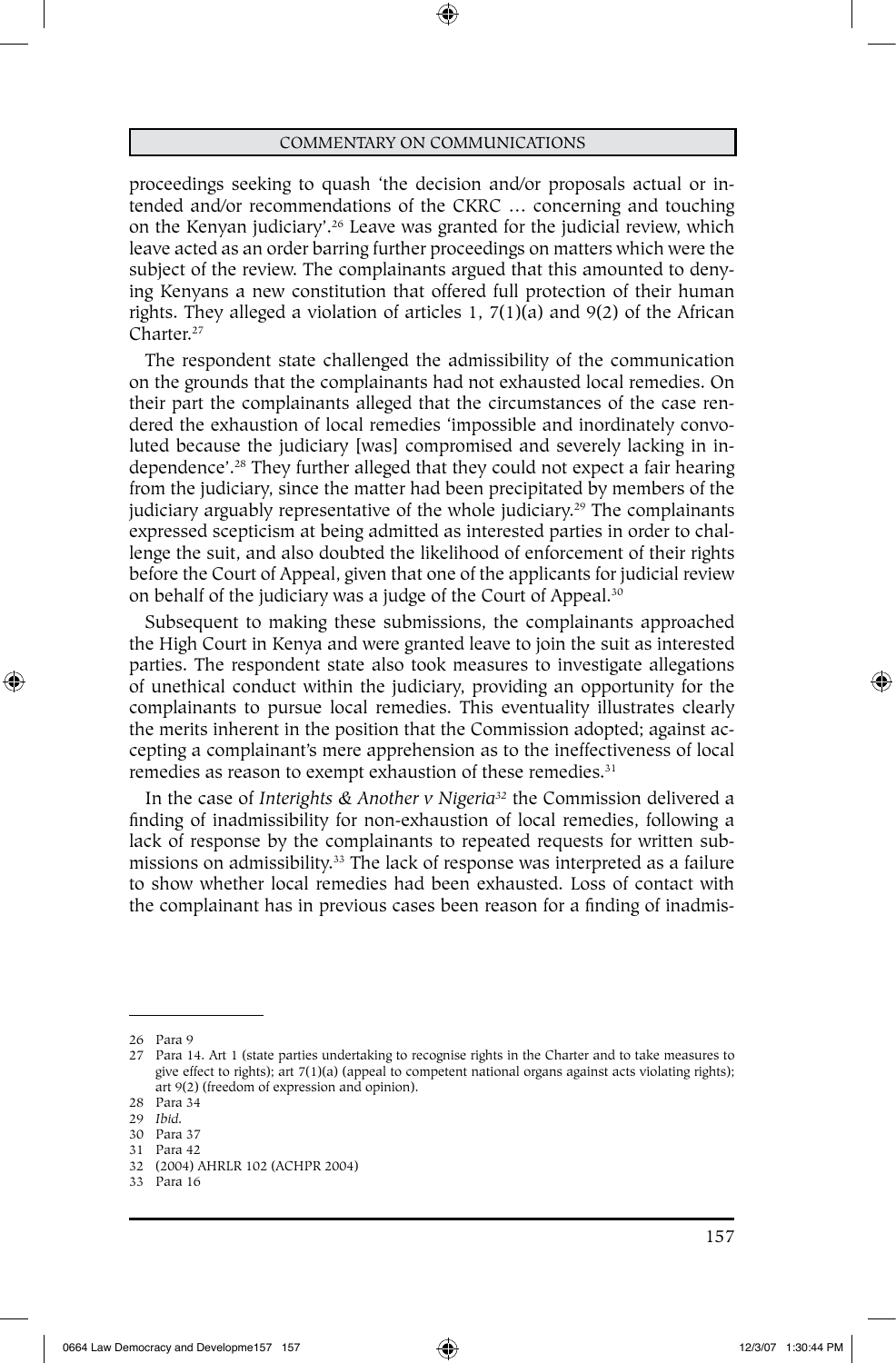sibility.<sup>34</sup> There is no consistency as to how many attempts should be made to contact the complainant or what time period should be allowed before the complaint is declared inadmissible.<sup>35</sup> Given the telecommunication challenges that exist on the continent, it may be useful for the Commission to set out guidelines to be followed before a communication is declared inadmissible for loss of contact.

In several cases, the complainants were found to have exhausted local remedies and, therefore, their cases were admitted. In *Odjouoriby v Benin,*<sup>36</sup> the complaint was against the judiciary, which institution, according to the Commission, should be approached for the exhaustion of local remedies. The complainant alleged that an appeal filed with the Appeal Court in September 1995 had not been disposed by the time the Commission was seized of the matter in April 1997. The complainant therefore found himself alleging the same set of facts as both a violation of his rights, as well as the basis for exemption from exhausting local remedies.

In the absence of any rebuttal by the respondent state, the Commission accepted that the procedure for exhausting local remedies was unduly prolonged and as such the complaint was admissible. Even after receiving supplemental information on the case and subsequent steps that had been taken to prosecute the case, the Commission still held the respondent state responsible for the administration of justice in Benin. This was in keeping with the Commissions jurisprudence that stipulates that the onus is on the state to show that local remedies had not been exhausted.37 The same rationale formed the basis on which the complaint in *Women's Legal Aid Centre (on behalf of Moto) v Tanzania* was declared admissible.38 The state did not refute the allegation that the complainant was precluded from approaching the Court of Appeal of Tanzania.

The question of exhaustion of local remedies in the *Democratic Republic of Congo (DRC) v Burundi, Rwanda and Uganda,*39 case was held not to arise because the violations took place within the territory of the complaining state and as such domestic remedies did not exist.<sup>40</sup> The rationale often stated by the Commission for the exhaustion of local remedies is the need to bring the violations to the attention of the violating state through its judicial organs.<sup>41</sup>

39 See (fn 4 above).

⊕

<sup>34</sup> See *Union des Scolaires Nigeriens and Another v Niger* (2000) AHRLR 176 (ACHPR 1994); *Buyingo v Uganda* (2000) AHRLR 320 (ACHPR 1995); *Baes v Zaire* (2000) AHRLR 72 (ACHPR 1995); *Committee for the Defence of Human Rights* (on behalf of Madike) *v Nigeria* (2000) AHRLR 183 (ACHPR 1995); *Dumbuya v The Gambia* (2000) AHRLR 103 (ACHPR 1995); *Dioumessi and Others v Guinea*  (2000) AHRLR 130 (ACHPR 1995); *Joana v Madagascar* (2000) AHRLR 141 (ACHPR 1996); *Interights* (on behalf of Sikunda) *v Namibia* (2002) AHRLR 21 (ACHPR 2002); *Woods and Another v Liberia* (2003) AHRLR 125 (ACHPR 2003); *Aigbe v Nigeria* (2003) AHRLR 128 (ACHPR 2003).

<sup>35</sup> Compare several reminders in *Interights and Another v Nigeria* and *Union des Scolaires Nigeriens and Another v Niger* with two reminders in *Committee for the Defence of Human Rights (on behalf of Madike) v Nigeria* and *Dumbuya v The Gambia.*

<sup>36</sup> See (fn 7 above).

<sup>37</sup> *Rencontre Africaine pour la Defense des Droits de l'Homme v Zambia* (2000) AHRLR 321 (ACHPR 1996)

<sup>38</sup> (2004) AHRLR 116 (ACHPR 2004)

<sup>40</sup> Para 63

<sup>41</sup> See *Jawara v The Gambia* (fn 17 above).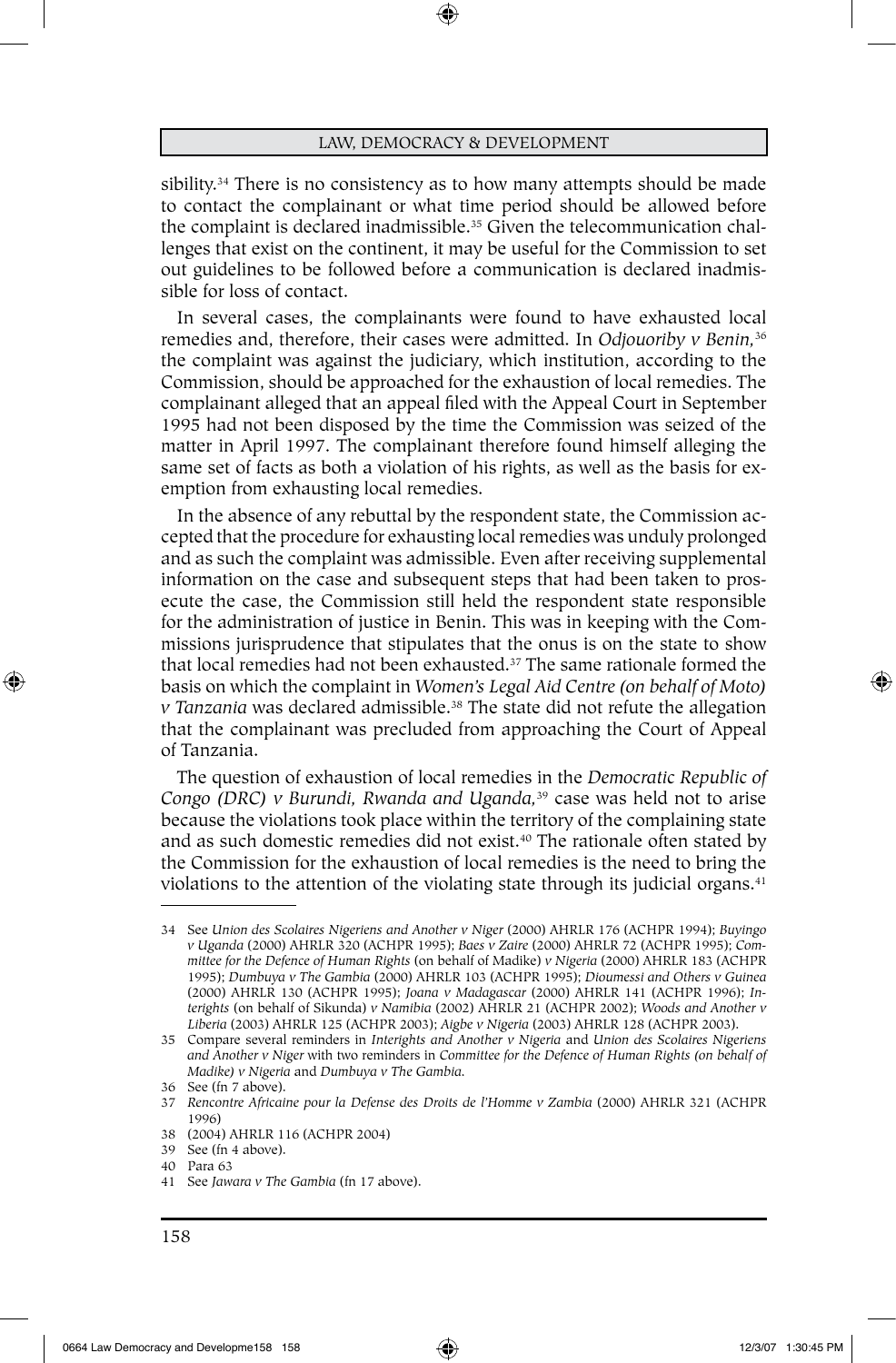In this case, the judicial systems of Burundi, Rwanda and Uganda would have no jurisdiction to address violations within the territory of DRC.

In line with the Commission's jurisprudence in cases where mass violations of human rights had taken place,<sup>42</sup> the communication brought on behalf of Sierra Leonean refuges against Guinea, was declared admissible.<sup>43</sup> Domestic remedies were deemed unavailable due to the life-threatening situation that refugees found themselves in. The fact of violations affecting a large number of refugees, as well as the mass deportations of refugees made it impracticable to exhaust domestic remedies.

The complainants in *Interights & Others v Mauritania*44 case approached the Commission to contest the proscription of the main opposition political party in Mauritania. The party was allegedly dissolved by the authorities citing action taken by the party's leadership that was damaging to the good image and interests of the country and the incitement of Mauritanians to violence and intolerance, threatening public order, peace and security.

Although the political party contested this action in the Administrative Chamber of the Supreme Court, the respondent contended that there was the possibility of applying for a review of the unfavourable decision made by the Court, and as such, the complainants had not exhausted local remedies. The Commission held that the remedies expected to be exhausted are 'the ordinary remedies of common law that exist in jurisdictions and normally accessible to people seeking justice'.45 Revision of judgment was considered a remedy of exceptional nature as it exists only if certain set-out conditions are met.46

The non-exhaustion of local remedies continues to be the prominent stumbling block to the admissibility of cases before the African Commission. The Commission's jurisprudence has amply elaborated on what is meant by local remedies, what is entailed in exhausting them and what the exceptions are to the rule. The communications discussed above have applied this jurisprudence. On the one hand, the cases illustrate the difficulties that complainants encounter in their efforts to find redress at the domestic level, often the frustrations emanating from the judiciary which is central to exhausting local remedies. On the other hand, the importance of attempting to exhaust domestic remedies is highlighted in the number of cases where no efforts were made by the complainant, only to subsequently find that the state was prepared to resolve the issue without the communication going to hearing. The Commission, by insisting on the exhaustion of local remedies in these cases, in accordance with its jurisprudence, maintained its position as a supranational body and not a court of first instance.

⊕

<sup>42</sup> *Rencontre Africaine pour la Defense des Droits de l'Homme v Zambia* (fn 37 above)

<sup>43</sup> *African Institute for Human Rights and Development (on behalf of Sierra Leonean refugees in Guinea) v Guinea* (2004) AHRLR 57 (ACHPR 2004)

<sup>44</sup> See (fn 7 above).

<sup>45</sup> *Interights and Others v Mauritania* (fn 7 above) para 27

<sup>46</sup> Paras 28, 29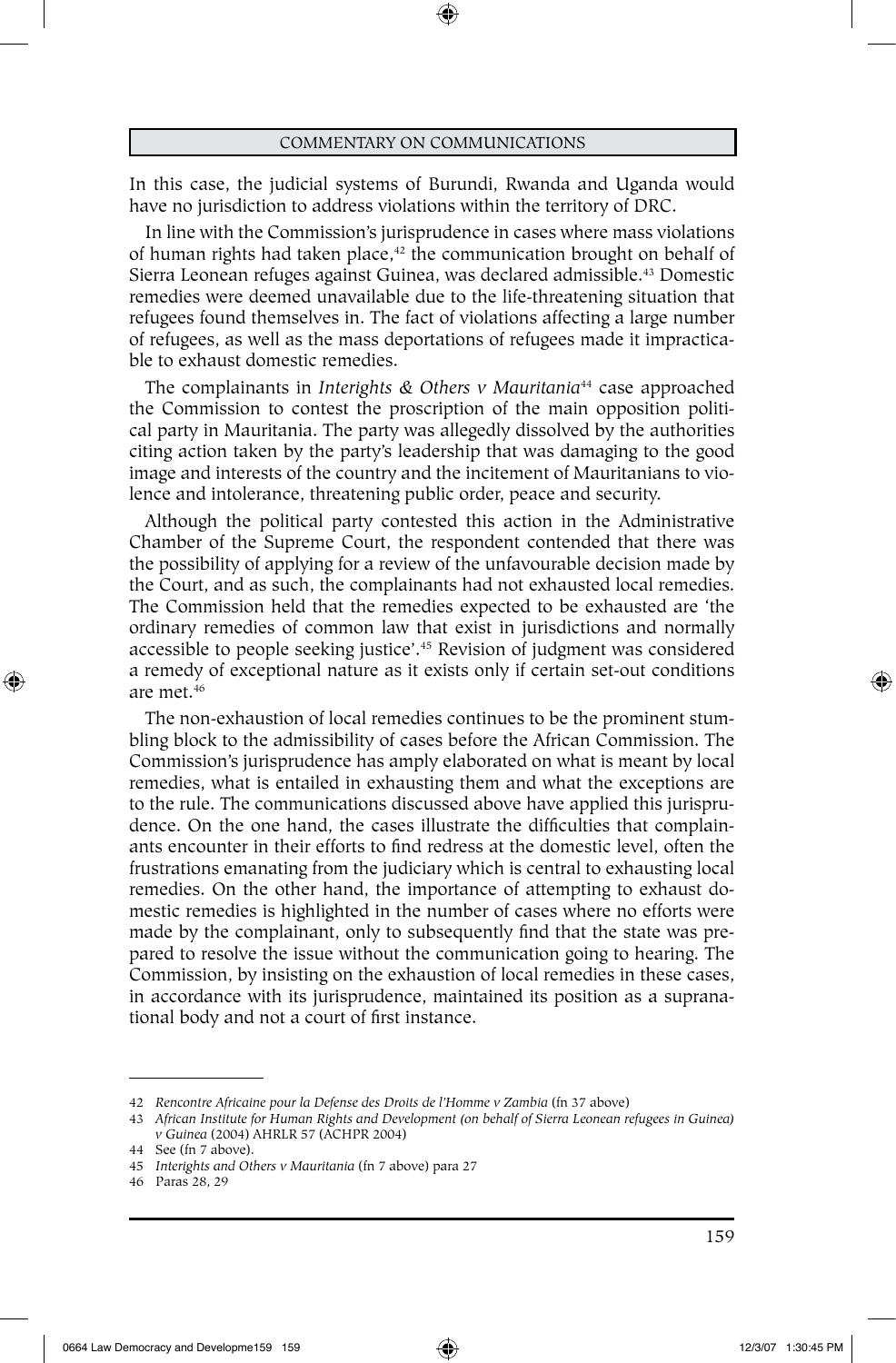#### **2.2 Other admissibility criteria**

Other than the exhaustion of local remedies, the African Charter prescribes that communications may be admissible upon fulfilment of certain other criteria. Of these other criteria, the Commission decided on objections relating to the presence of insulting language in the communication, consideration of the complaint by another international body, and submission of complaint within reasonable time. In addition, one communication was found inadmissible due to loss of contact with the complainant.<sup>47</sup>

The state's objection to admissibility based on article 56(3) in the *Bakweri* case, alleged that the suspicions of the judiciary's lack of independence amounted to insulting and disparaging language, and on that basis the communication should be declared inadmissible.<sup>48</sup> Though the Commission has encountered this objection in various communications,<sup>49</sup> it is yet to clearly delineate what constitutes disparaging and/or insulting language as contemplated by article 56(3). In *Ilesanmi v Nigeria* the Commission found that disparaging and insulting language must be aimed at 'undermining the integrity and status of the institution bringing it into disrepute'.50 In the *Bakweri* case, the complainant's allegations of partiality and lack of independence were considered to be mere allegations and an expression of the complainants' perspectives as to how successful their claim would be in local courts. This did not amount to disparaging or insulting language.<sup>51</sup>

The objection relating to article 56(7) was dismissed on the grounds that though the complaint had been submitted to the UN Sub-commission, it was not decided on the merits.52 The lack of a decision obviates reliance on article 56(7), whose underlying principle is the *ne bis in idem* rule, the prevention of double jeopardy.53

In *Rabah v Mauritania*54 the contention that the communication was submitted after an unduly long time after the exhaustion of local remedies, was raised in the dissenting opinion of Commissioner Yasir Sid Ahmad El Hassan. Commissioner El Hassan argued that the Commission should have considered that it took the complainant six years after the conclusion of his case in the Supreme Court in Mauritania before he submitted his communication to the Commission.<sup>55</sup> This unreasonable delay contravened article 56(6) of the African Charter. Further, the events around which the communication arises took place in 1975 before Mauritania ratified the African Charter in

<sup>47</sup> *Interights and Another v Nigeria* (fn 32 above)

<sup>48</sup> *Bakweri Land Claims Committee v Cameroon* (fn 6 above) para 38

<sup>49</sup> See e.g. *Ligue Camerounaise des Droits de l'Homme v Cameroon* (2000) AHRLR 61 (ACHPR 1997); Communication 268/2003 *Ilesanmi v Nigeria* Eighteenth Activity Report 2004–2005 Annex III.

<sup>50</sup> *Ilesanmi v Nigeria* (fn 49 above) para 35

<sup>51</sup> *Bakweri Land Claims Committee v Cameroon* (fn 6 above) para 48

<sup>52</sup> Para 53

<sup>53</sup> Para 52

<sup>54</sup> (2004) AHRLR 78 (ACHPR 2004)

<sup>55</sup> Para 41. The African Charter does not stipulate a time within which the complaint should be brought before the Commission after exhaustion of local remedies.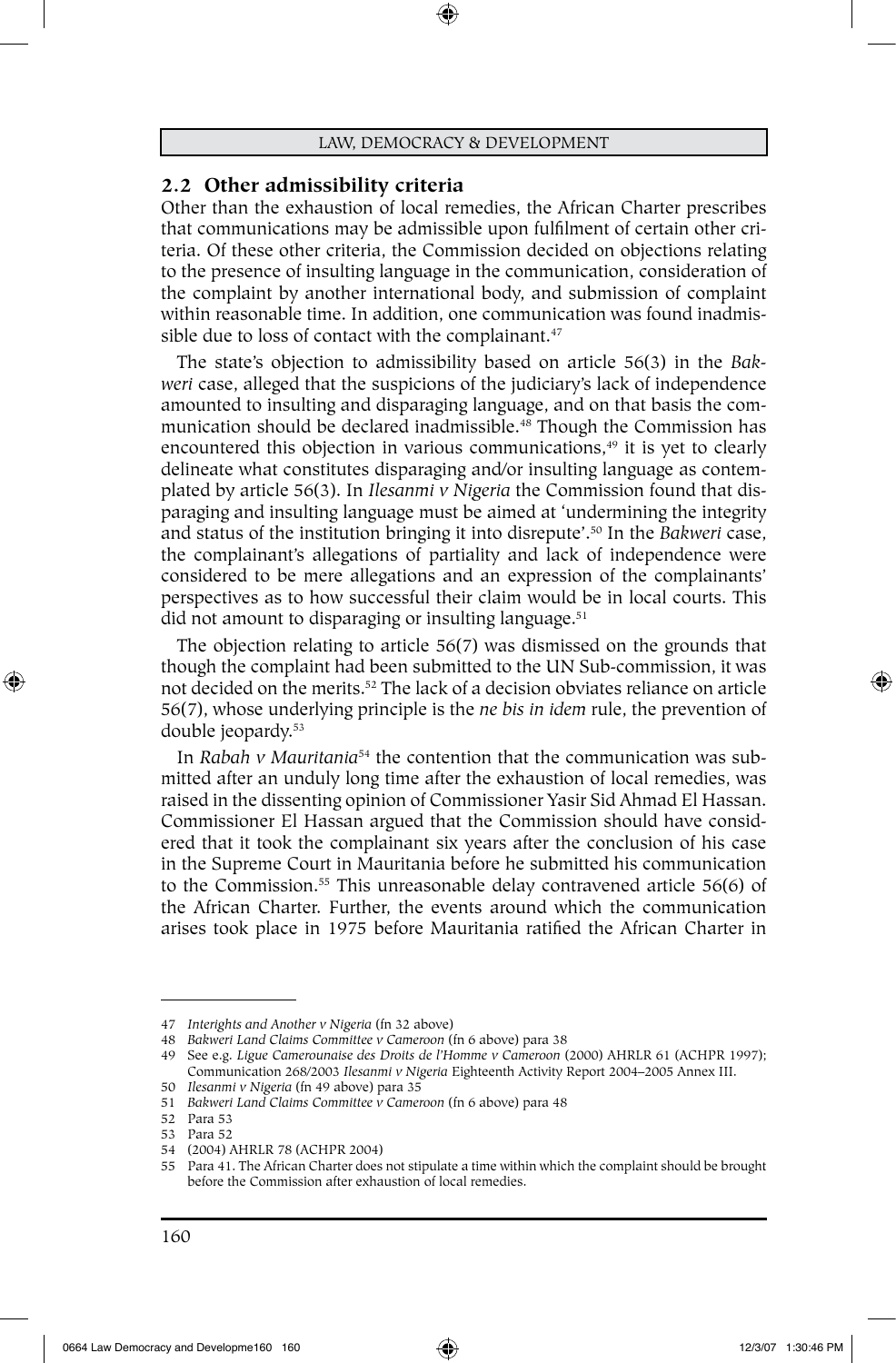⊕

June 1986.<sup>56</sup> The majority decision examined only the exhaustion of local remedies, indeed the respondent was requested to comment on only this aspect of admissibility.57

In the inter-state communication brought by DRC, the respondents' first challenge to admissibility was brought on a procedural issue.<sup>58</sup> Uganda and Rwanda alleged that the decision by DRC to address the complaint to the Commission rather than to them and the Secretary General of the OAU was fatal to the admissibility of the claim.59 The Commission disagreed as to the fatality of the omission and declared the procedure was meant to promote conciliation and was discretionary, thus, DRC was not under any obligation to follow it.<sup>60</sup> Further, the respondent states were duly informed by the Commission of the complaint against them, another purpose to be achieved by the procedure. As such, the option exercised by DRC to bypass the conciliation stage was not fatal to the admission of the complaint, as article 49 of the Charter allows for this possibility.

The Commission further confirmed its jurisdiction over humanitarian law issues arising in the complaint by citing article 60 and 61 of the African Charter, as well as the right to international and national peace and security affirmed in article 23.<sup>61</sup>

It is apparent that other admissibility criteria are not as often raised as the requirement to exhaust local remedies, and are not as elaborately discussed by the Commission. As emerges from the dissenting opinion in the *Rabah* case, a preoccupation with the local remedies rule may also overshadow the consideration of other admissibility criteria, and the Commission should guard against this.<sup>62</sup>

# **3 DECISIONS ON MERIT**

The communications decided on the merits covered a range of alleged violations of rights. In six of the seven cases decided on merits, the Commission found that the respondent states had violated provisions of the African Charter. This section will discuss some of the issues arising from the Commission's decisions.

# **3.1 Evidence**

⊕

The Commission is a quasi-judicial body whose findings to communications are not binding on states. The nature of the Commission, including the parttime status of the members, the time allocated to meetings and consideration

<sup>56</sup> The Commission has held communications to be inadmissible where the cause of action arose before the African Charter entered into force for the respondent state, and there is no continuing violation subsequent to entry into force. See e.g. *Njoka v Kenya* (2000) AHRLR 132 (AHRLR 1995); *Malawi African Association and Others v Mauritania* (2000) AHRLR 149 (ACHPR 2000).

<sup>57</sup> *Rabah v Mauritania* (fn 54 above) para 14

<sup>58</sup> *Democratic Republic of Congo (DRC) v Burundi, Rwanda and Uganda* (fn 4 above)

<sup>59</sup> Para 54

<sup>60</sup> Paras 57–58

<sup>61</sup> Para 65

<sup>62</sup> See (fn 57 above).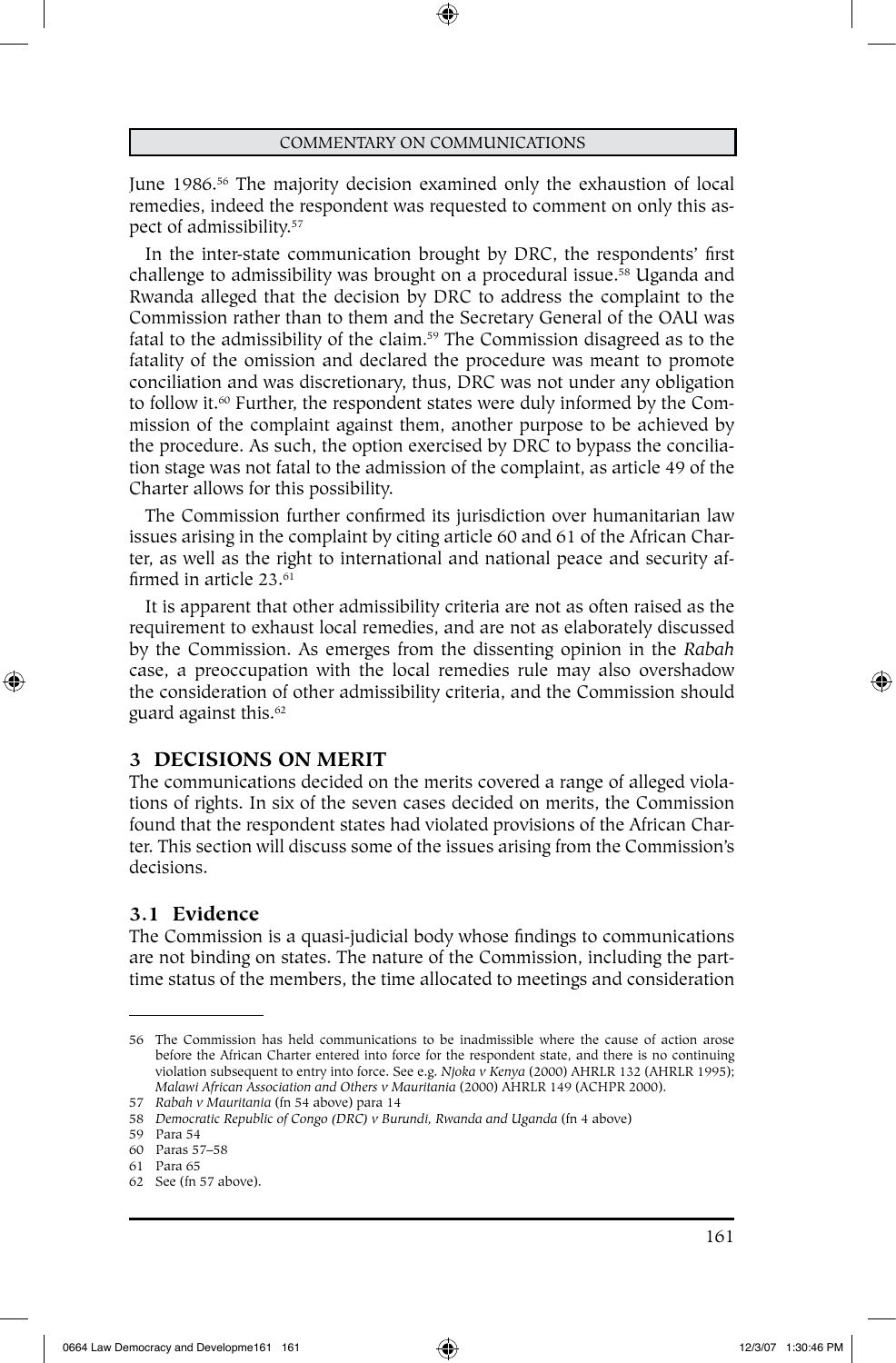of communications, as well as its administrative capacity all impinge on its ability to thoroughly investigate the issues raised in cases brought before it. However, it is not clear how evidence submitted to the Commission affects the decisions made. The Commission has previously stated that its role is not to evaluate the facts, but rather to see that the process followed does not violate the Charter or the state's own law.63 The seemingly contradictory stance with regard to evidence is illustrated in the cases below.

In *African Institute for Human Rights & Development (on behalf of Sierra Leonean refugees in Guinea) v Guinea* the complainants alleged that following a speech by the President of Guinea on 9 September 2000, widespread violations of human rights were perpetrated against Sierra Leonean refugees living in Guinea.64 The President in his speech allegedly proclaimed that Sierra Leonean refugees should be arrested, searched and confined to refugee camps. In apparent response to this speech, Guinean soldiers and civilians committed violations that included looting and extortion of refugees; violence ranging from beatings, rapes, shootings; arrests and detention without just cause; widespread rape of Sierra Leonean women and humiliating searches of both men and women; and forcible return of the refugees to Sierra Leone where they faced the ravages of civil war.<sup>65</sup> The complainants produced as evidence of their allegations, several affidavits by victims of the acts of discrimination against Sierra Leonean refugees.

Guinea responded to the complainant's allegations by invoking the right to defend its territorial integrity, the responsibility for which is vested in the President of the Republic. The respondent rejected the allegation that Sierra Leonean refugees were discriminated against, stating that the President's speech and measures resorted to by the state were not targeted against Sierra Leoneans.<sup>66</sup> The respondent state was critical of the evidence by witnesses and victims of violations insisting that further evidence of alleged incidents should be produced.<sup>67</sup>

The Commission, in reaching a decision, appears to have avoided the question of adequacy of evidence that was the cornerstone of the respondent's submissions. The respondent contested in particular that Guinean soldiers were involved in shootings in front of the Sierra Leone Embassy building.<sup>68</sup> Guinea also requested that the complainants provide a transcript of the President's speech in order to prove incitement.<sup>69</sup> The Commission's general response was that 'submissions before the Commission led it to believe that the evidence and testimonies of eyewitnesses reveal that these events took place immediately after the speech of the President of the Republic of Guinea on 9 September 2000'.70 The Commission then proceeded to find the respondent

68 Paras 63–64

⊕

<sup>63</sup> See *Njoku v Egypt* (2000) AHRLR 83 (ACHPR 1997) paras 60, 61.

<sup>64</sup> See (fn 43 above).

<sup>65</sup> Paras 1-7

<sup>66</sup> Para 55

<sup>67</sup> Paras 61–66

<sup>69</sup> Para 55

<sup>70</sup> Para 73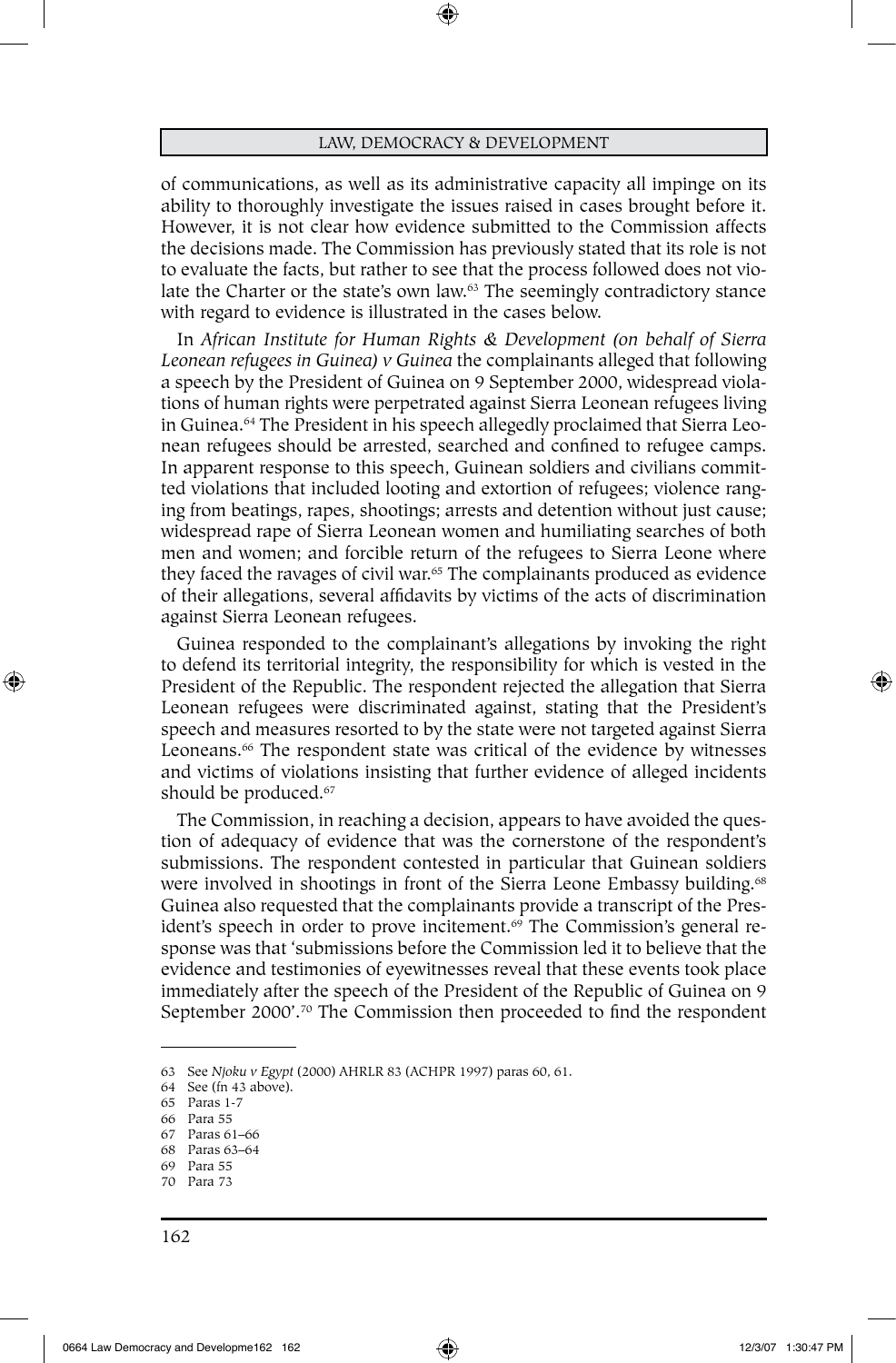in violation of articles 2, 4, 5, 12(5) and 14 of the African Charter and article 4 of the OAU Convention Governing the Specific Aspects of Refugees in Africa of 1969.71

The Commission focused more on linking the speech to the violations and took for granted that the evidence placed before it was factual. This raises the question of standard of proof and to what lengths a complainant should go to provide evidence of violations before the Commission. The Commission passed up an opportunity to deliberate and pronounce on this issue.

In *Interights & Others v Mauritania*, the Commission was implicitly invited on the basis of the evidence submitted to decide where the line should be drawn between competing rights.72 The purpose for which the complainants adduced evidence was to show that although the state did not approve of being criticised, the exercise of the party's freedoms of expression and association was not a threat to the state security. The Commission agreed with the respondent that the acts attributed to the complainant could have jeopardised the rights of individuals and the collective security of the state, but there is no discussion as to the basis on which this decision is arrived at. The impression given as a result is that the Commission did weigh the evidence adduced, but is not forthcoming on what factors were considered.

In the case of *DRC v Burundi, Rwanda & Uganda*, violations of looting of the natural resources of the complainant state were found on the basis of evidence that the Commission had (but presumably not presented by the parties).73 The Commission did not confine itself to the evidence presented by the parties to come to its conclusions, rather it pro actively utilised relevant information submitted to the UN Security Council.<sup>74</sup>

## **3.2 Limitations to rights**

⊕

The complainants in the case of *Interights & Others v Mauritania*, alleged violations to articles 1, 2, 9(2), 10(1), 13 and 14 of the Charter.<sup>75</sup> The Commission considered the evidence proffered by the complainant, as well as that of the respondent and eventually made its decision by assessing the extent to which rights should be limited. The Commission avoided dwelling at length on whether on the facts presented before it, the complainants had indeed taken action 'damaging to the good image and interests of the country and the incitement of Mauritanians to violence and intolerance, threatening public order, peace and security' as alleged by the state. It would appear as though this was the thrust of the evidence adduced before it; the complainants seeking to show that the statements and actions by the party leaders were not cal-

<sup>71</sup> Para 74. Art 2 (non-discrimination; art 4 (inviolability of the human being); art 5 (dignity, physical and moral integrity, prohibition against exploitation and degradation particularly slavery); art 12(5) (mass expulsion of non-nationals); art 14 (property); art 4 OAU Refugee Convention (non-discrimination)

<sup>72</sup> See (fn 7 above).

<sup>73</sup> See (fn 4 above) para 91.

<sup>74</sup> Report of the Panel of Experts on the Illegal Exploitation of Natural Resources and other Forms of Wealth in the Democratic Republic of the Congo 12 April 2001 S/2001/357.

<sup>75</sup> See (fn 7 above). Art 1(recognition of rights, duties and freedoms); art 2 (non-discrimination); art 9(2) (opinion); art 10(1) (association); art 13 (participate in government); art 14 (property).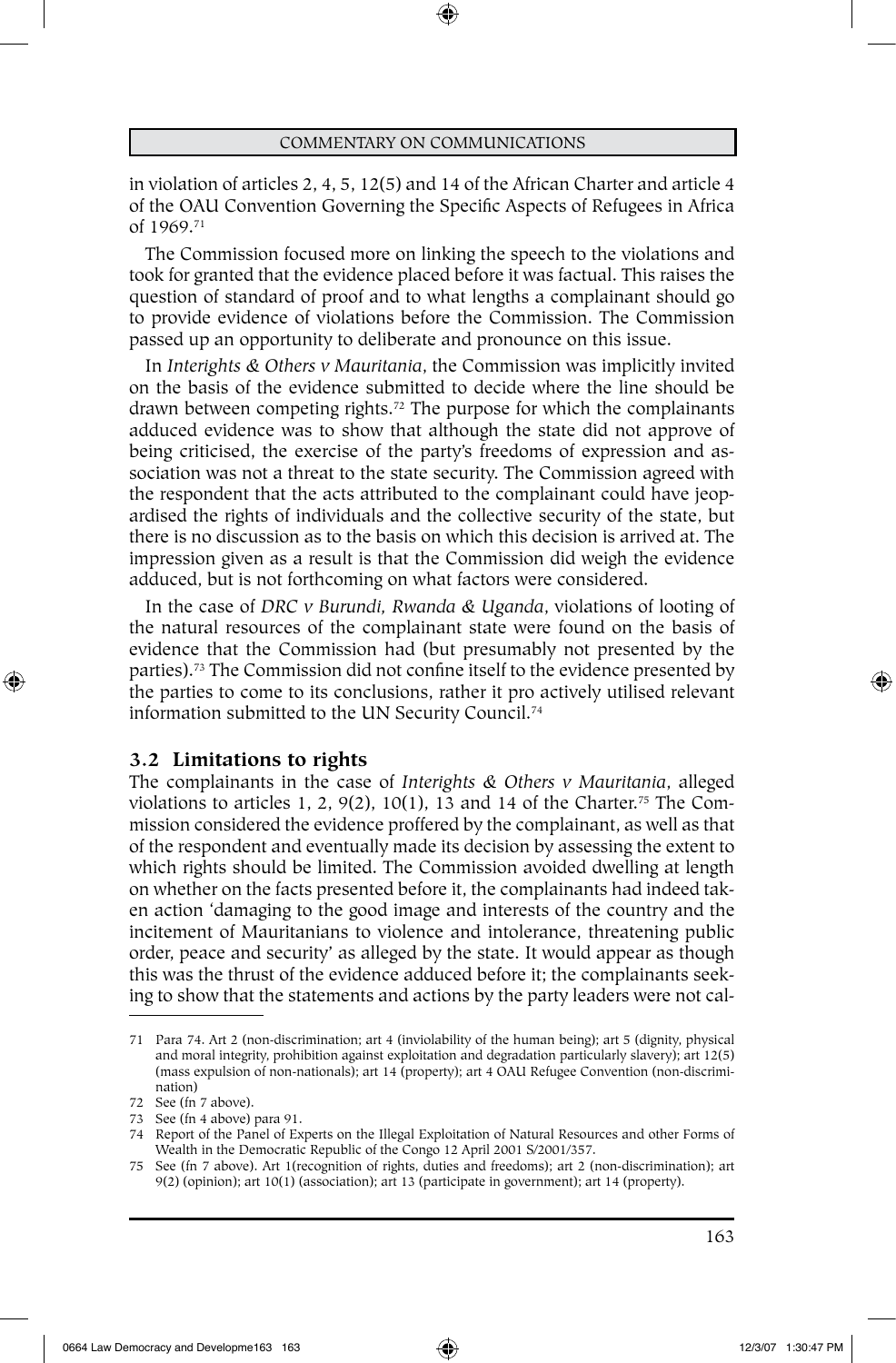⊕

culated to incite the citizens of Mauritania; and the respondent attempting to prove the converse. The Commission without giving reasons, stated that the state was right in contending that 'the attitudes or declarations of the leaders of the dissolved party could indeed have violated the rights of individuals, the collective security of the Mauritanians and the common interest …'.

In making its decision, the Commission chose to focus on how far states may limit rights. From the Commission's jurisprudence, article 27(2) of the Charter is considered to be the general limitation clause.76 States should not also use their national legislation by virtue of 'claw back' clauses to deprive rights provided in the Charter of meaning. Limitations to rights in order to conform to the provisions of the Charter, should be imposed 'with due regard to the rights of others, collective security, morality and common interest, … based on a legitimate public interest and should be strictly proportionate with and absolutely necessary to the sought after objective'.77 The Commission found that the respondent had at its disposal various other sanctions without resorting to the dissolution of the party. As such, it had violated article 10(1) of the Charter.78

A similar observation was made in *Prince v South Africa*79 where the Commission found that the state's restriction on the complainant's right to freedom of religion was justified in that 'the right to hold religious beliefs should be absolute; the right to act on those beliefs should not'.<sup>80</sup> Referring to article 27(2) of the Charter, the Commission reiterated that rights could be limited ,as long as such limitations were founded in legitimate state interest and were strictly proportionate and absolutely necessary to achieve the ends intended. The limitations imposed on the right to freedom of religion were found to conform to this standard. No violations were found in respect of the rights to occupational choice, dignity or culture, because the complainant could choose to accommodate the restrictions placed on the use of cannabis for the greater good of the society.

## **3.3 Findings incongruent with alleged violations**

It is intuitively expected that the Commission would find for or against violations of alleged rights, and that these violations would be alleged against a state. In the case of *Rabah v Mauritania*, 81 the complainant alleged that he and his family were forcefully evicted from their ancestral domicile by one Mohammed Ould Bah who claimed ownership to the land on which the complainant lived, on the basis that the complainant's mother had donated the land before her death. The complainant alleged that the claim that Mohammed Bah had over the land was that the complainant's mother was Mohammed Bah's slave. The complainant used the judicial system in Mauritania to vindicate his claim to no avail. He then wrote to the highest authorities

⊕

<sup>76</sup> *Media Rights Agenda and Others v Nigeria* (2000) AHRLR 200 ( ACHPR 1998) para 66

<sup>77</sup> *Interights and Others v Mauritania* (fn 7 above) para 79 (footnotes omitted)

<sup>78</sup> Para 85

<sup>79</sup> (2004) AHRLR 105 (ACHPR 2004)

<sup>80</sup> Para 41

<sup>81</sup> See (fn 54 above).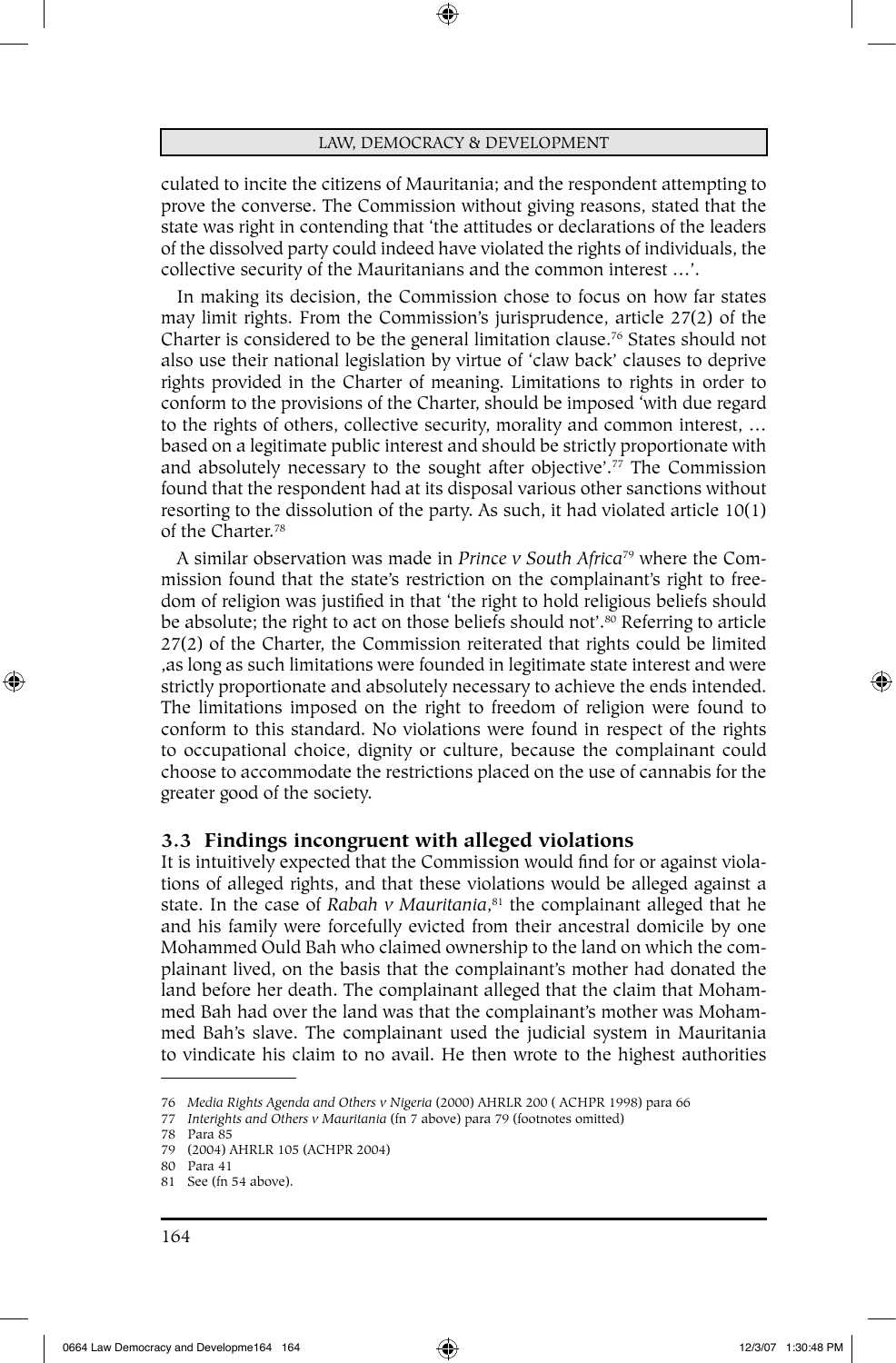including the President of the Republic contesting what he perceived as the state's support for slavery. The complainant thus alleged *inter alia* violation of his right to non-discrimination, equality, physical and moral integrity, dignity and the prohibition of slavery.82 The Commission found that without an explanation of why the land was allegedly donated to Mohammed Ould Bah, the complainant's right to property was violated.83

This is an interesting conclusion reached by the Commission particularly since the violator of the complainant's right to property is presumably Mohammed Ould Bah and not the respondent, also since there was no explicit allegation of a violation of this right in the first place.<sup>84</sup> The complainant alleged discrimination in the enjoyment of rights, such as the right to property.85 Assuming that the Commission did in reality intend on finding a violation of the complainant's right to property, it is arguable that the Commission was, in effect, acting as a court of appeal from the decisions of the domestic courts. Concluding on the basis of inadequacy of evidence, that the dispossession of property was a rights violation was tantamount to reviewing the decisions of the domestic courts.86 It is not clear what the Commission is alluding to, when it mentions that the complainant lost the case at the domestic level due to 'a weak judicial system and not on the basis of the practice of slavery or slave-like practices', particularly because the Commission acknowledged that the complainant received all fair trial guarantees.<sup>87</sup> The Commission failed to address itself to the alleged violations of other rights in the Charter, which if they had dealt with, may have provided a stronger basis on which to hold the state accountable.

The dissenting opinion focuses on the majority's analysis of the issues in the communication and the admissibility of the communication. On the substance of the claim, Commissioner El Hassan dissented with the majority for several reasons. The allegation that the dispossession of property was as a consequence of slavery was not made in the proceedings at the domestic level. The Commission's reliance on a translated summary of the documents may have led to the Commission's failure to take note of this, as well as accepting the complainant's allegations as fact. Entertaining new allegations in the communication placed the Commission in the position of a court of first instance. Commissioner El Hassan also took issue with the fact that the complainant did not allege a violation of article 14 on which the decision of the majority was based. His argument was that the courts in Mauritania could not lawfully restrain the complainant's mother from donating her property to a person of her choice, and a reason why such a donation takes place cannot be demanded in the absence of a legal prohibition on such a donation.

⊕

165

<sup>82</sup> The complainant alleged violations of art 2 (non-discrimination); art 3 (equality); art 4 (inviolability of the human being); art 5 (dignity, physical and moral integrity, prohibition against exploitation and degradation particularly slavery); art 6 (liberty and security); art 7 (right to have one's cause heard – impartiality of courts); art 8 (conscience); art 9 (information, opinion); art 11 (assembly).

<sup>83</sup> Para 31

<sup>84</sup> Para 3

<sup>85</sup> Para 17

<sup>86</sup> See *Njoku v Egypt* (fn 63 above).

<sup>87</sup> *Rabah v Mauritania* (fn 54 above) para 28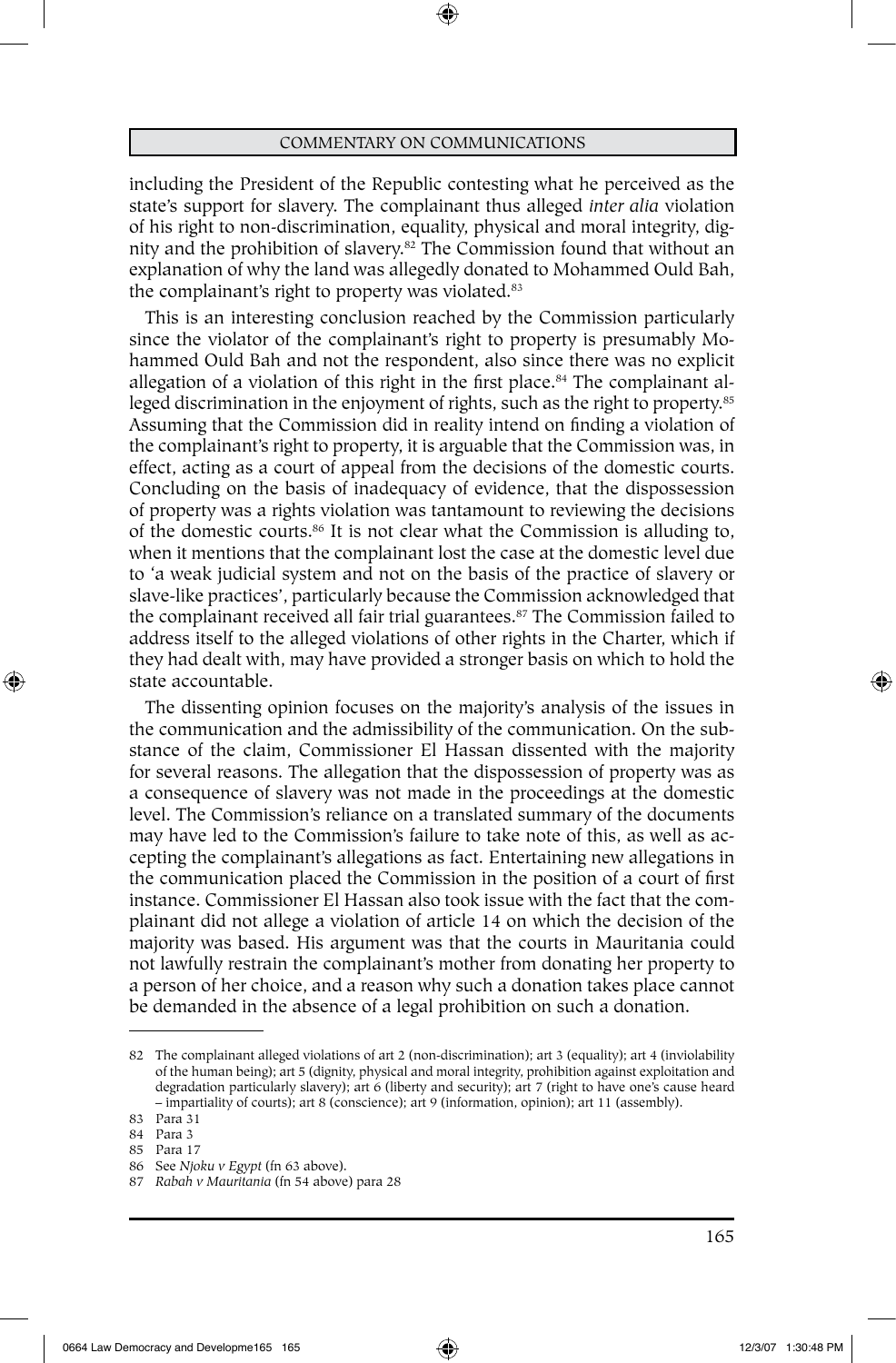Often, it is difficult to follow the legal reasoning behind decisions the Commission arrives at; for example, in this case, it is not explicit in the decision how the Commission came to the conclusion that there was no violation of the rights alleged by the complainant, but the right to property, not specifically alleged, had been violated, simply because no reason for bequeathing the property to one person as opposed another was evident. The Commission should not hesitate to make findings against the complainants and for states where the evidence proffered does not support a finding of violation.

# **3.4 Interpretation of international treaties**

The Commission found in the inter-state communication that Rwanda and Uganda had perpetrated violations against DRC and civilians in the part of the DRC territory that they had occupied.<sup>88</sup> The respondent states were found to have violated the principle of non-interference in the internal affairs of another state; the failure to maintain international peace and security; and the violation of the right of the people of DRC to self-determination. The Commission recommended that adequate reparations be paid for and on behalf of the victims of the atrocities committed.

In deciding this case, the Commission called to aid the interpretation clauses, articles 60 and 61, of the African Charter for guidance on peace and security issues, as well as humanitarian law principles. The Commission used the international law instruments it cited to draw principles of international law and establish their violation (where possible) simultaneously, with violations of the African Charter. Where acts committed did not expressly violate a Charter right, the Commission inferred violation nonetheless through invoking articles 60 and 61 of the Charter.<sup>89</sup> In this way the Commission exploited the utility of articles 60 and 61 to illustrate the extent to which the respondent states had acted inconsistently with their international law obligations (in this case the Geneva Conventions and Additional Protocols), even where no express violation of the Charter could be found on a particular set of facts.

The use of articles 60 and 61 not only as an aid to establishing principles of international law, but further, as a basis for inferring violations of instruments other than the Charter is innovative, but also casts the net wide, in that the Commission did not consider the ratification status of the states *vis-à-vis* the instruments it considered to be 'special international conventions' within the meaning of the Charter. The implication of this is that states can be found to have violated rights enshrined in instruments that they have not ratified on the basis of articles 60 and 61 of the African Charter. $90$ 

<sup>88</sup> *Democratic Republic of Congo (DRC) v Burundi, Rwanda and Uganda* (fn 4 above)

<sup>89</sup> The besieging of the hydroelectric dam in Lower Congo province is found to be a violation of The Hague Convention (II) with Respect of the Laws and Customs of War on Land, art 23 and therefore by invoking article 60 and 61, are in violation of the African Charter. *DRC v Burundi and Others* (fn 4 above) para 84.

<sup>90</sup> cf *African Institute for Human Rights and Development (on behalf of Sierra Leonean refugees in Guinea) v Guinea* (fn 43 above) para 41 where the Commission finds a violation of the OAU Convention Governing the Specific Aspects of Refugees in Africa of 1969, but specifically mentions that Guinea has ratified this and other relevant treaties.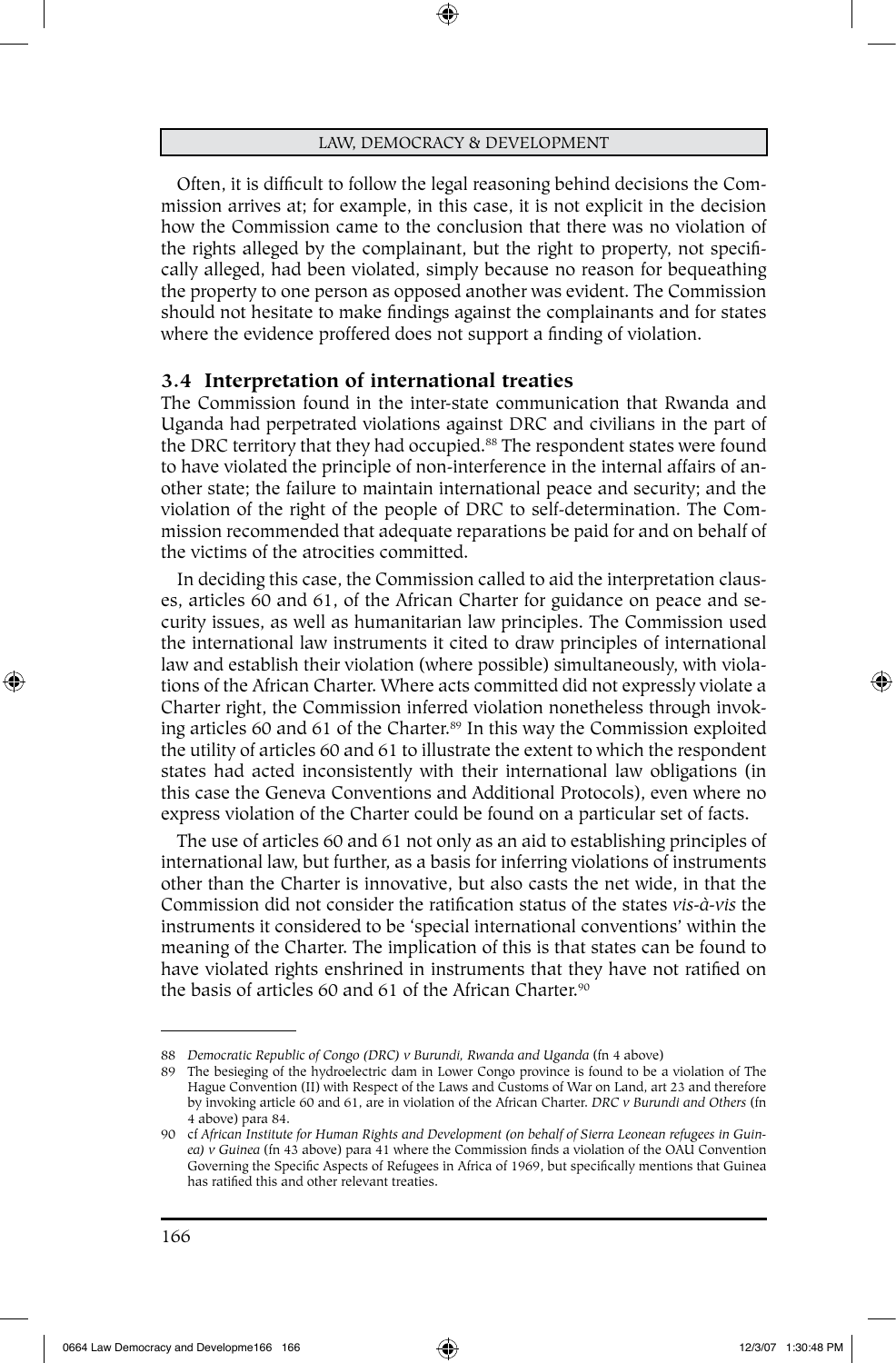The findings of the Commission are in tandem with similar conclusions reached by the International Court of Justice which delivered its judgment against Uganda on 19 December 2005.<sup>91</sup> The ICJ found Uganda in violation *inter alia* of the principle of non-use of force in international relations and the principle of non-intervention; in violation of its obligations under international human rights law and international humanitarian law; in violation of obligations owed to the DRC under international law in relation to the plundering of its natural resources; and that Uganda was under an obligation to make reparation to the DRC for injury caused.

## **3.5 African Commission** *vis-à-vis* **Domestic Courts**

The African Commission being an international adjudicatory body insists on considering communications only after domestic legal remedies have been exhausted. This is in recognition of the sovereignty of states and their prerogative to an opportunity to redress alleged violations within their territory before external intervention. The Commission restated its supervisory role at the supranational level in the case discussed below.

#### *3.5.1 Prince v South Africa*<sup>92</sup>

⊕

This communication alleged the violations of the complainant's rights to dignity, conscience and religion, work and culture,<sup>93</sup> emphasising the interrelatedness of what are often referred to as first and second generation rights. The complainant belonged to the Rastafari religion and claimed that the use of cannabis was an integral part of the practice of this religion. When he applied to the Law Society of the Cape of Good Hope for registration of a contract of community service in order to qualify as an attorney, as part of the legal requirement, he disclosed two previous convictions for possession of cannabis and his intention to continue using cannabis as part of his religious observance. He was, as a result, denied registration of his contract for not being a 'fit and proper person' to be admitted as an attorney.

The complainant made a case for exemption from the laws that criminalised possession and use of cannabis in order to accommodate the use of cannabis for religious purposes. He claimed that by proscribing the use of cannabis, the relevant law brings within its scope use of the drug for legitimate religious purposes, thereby infringing on rights. He was not advocating for a complete lifting of the ban on cannabis, rather a reasonable allowance of its use for genuine religious purposes.

The state in response emphasised that placing limitations on rights did not necessarily mean that those rights were not available to the complainant. The limitations placed on the right to freedom of religion in this case were reasonable and legitimate and did not infringe on the right further than was necessary. The state denied that the limitations to this right denied the com-

<sup>91</sup> *Armed Activities on the Territory of the Congo (Democratic Republic of the Congo v Uganda)* International Court of Justice Judgment of 19 December 2005

<sup>92</sup> (Fn 79 above)

<sup>93</sup> Arts 5, 8, 15 and 17(2) of the Charter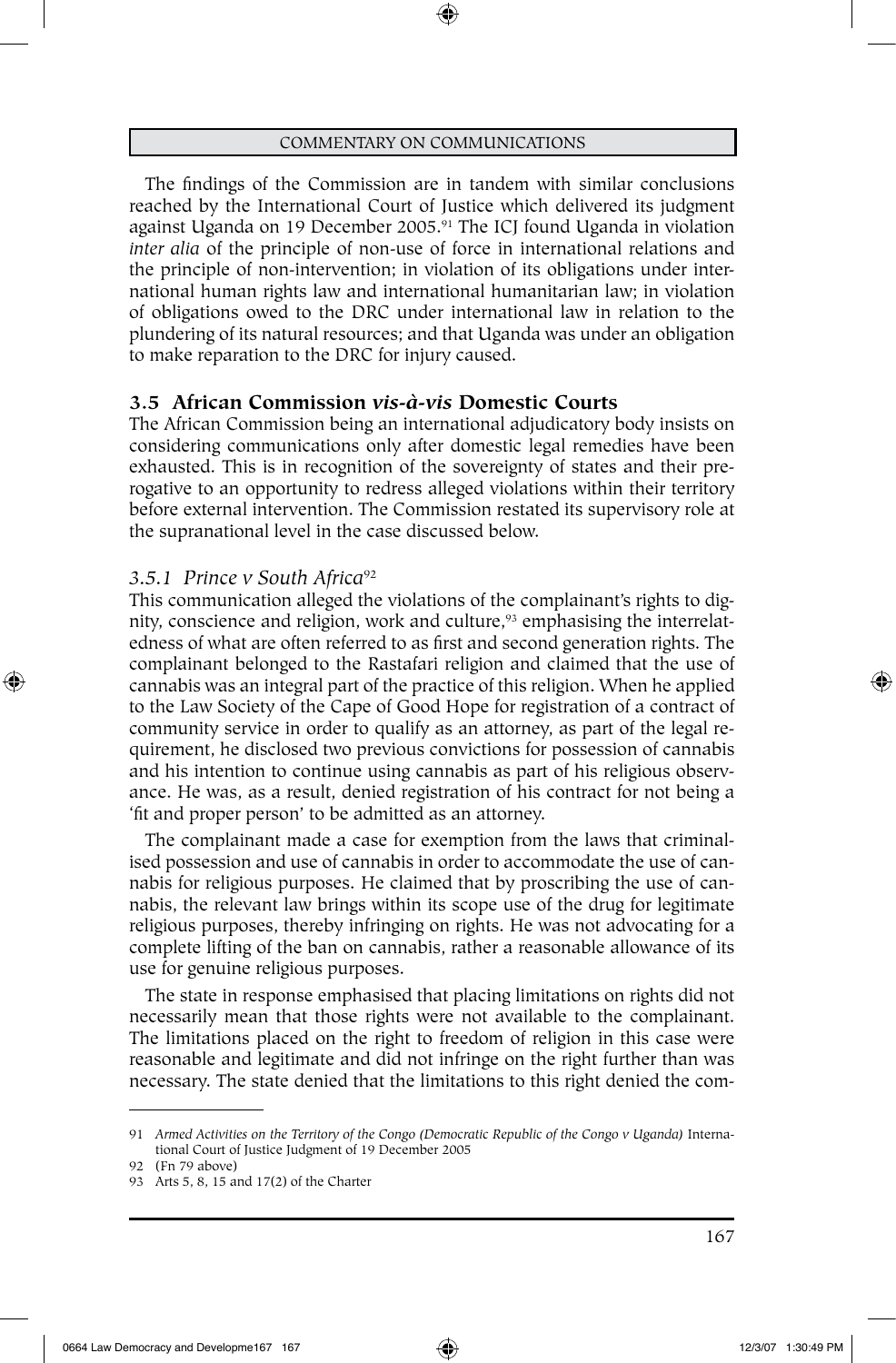⊕

plainant the right to take part in the Rastafarian cultural life. With regard to professional choice, it was submitted that the complainant's choice not to adhere to the relevant laws were what resulted in the denial of registration. Attorneys were obliged to uphold and obey the law.

With regard to the general consideration of the case, the respondent was of the view that it had been carefully considered by the domestic judicial system, the case having reached the Constitutional Court of South Africa, the highest court able to determine constitutional issues. The respondent urged the Commission in its decision to bear in mind the role of tribunals at the international level (including the Commission) *vis-à-vis* the national courts, that this role should be 'subsidiary, … narrower and supervisory … in subsequently reviewing a state's choice of action against standards set by the provisions of the African Charter'.94 The margin of appreciation doctrine was also invoked by the state, claiming that a certain level of discretion should be afforded to the state in the implementation and application of human rights standards and norms, based on the state's familiarity with the dynamics of its society.95 To contradict, therefore, the decision of the national courts in this case would lead to conflicts between the national and international legal systems.

The Commission acknowledged that the principles of subsidiarity and the margin of appreciation doctrine were relevant to its work of giving effect to Charter rights. However, it disagreed with the narrow scope of its role as perceived by the respondent, seeing such a narrow scope as having the effect of ousting the Commission's mandate. The Commission cited the requirement for the exhaustion of local remedies, as well as the latitude afforded in some provisions of the Charter through which states could limit rights, as manifestations of the two principles in the Commission's work.

The express recognition of the subsidiarity principle and margin of appreciation doctrine in the work of the Commission presents it with an opportunity to further develop the rules which guide the application of these principles. It is evident from the Commission's response to these issues, that the lines are hazy that demarcate the supervisory mandate of the Commission from the sphere within which national courts operate. The Commission is also evidently, and to its credit, prepared to robustly defend what it perceives as its mandate to monitor and oversee the implementation of the African Charter. However, it failed to clearly enunciate what that mandate entails in relation to these principles and therefore set straight the uncertainty as to the extent of discretion allowed to states.

## **3.6 Fair trial**

The cases below illustrate the Commission's role at the international level of ensuring that the rights in the Charter are upheld within national jurisdictions even where it means delving into domestic court procedure.

⊕

<sup>94</sup> Para 37

<sup>95</sup> *Ibid*.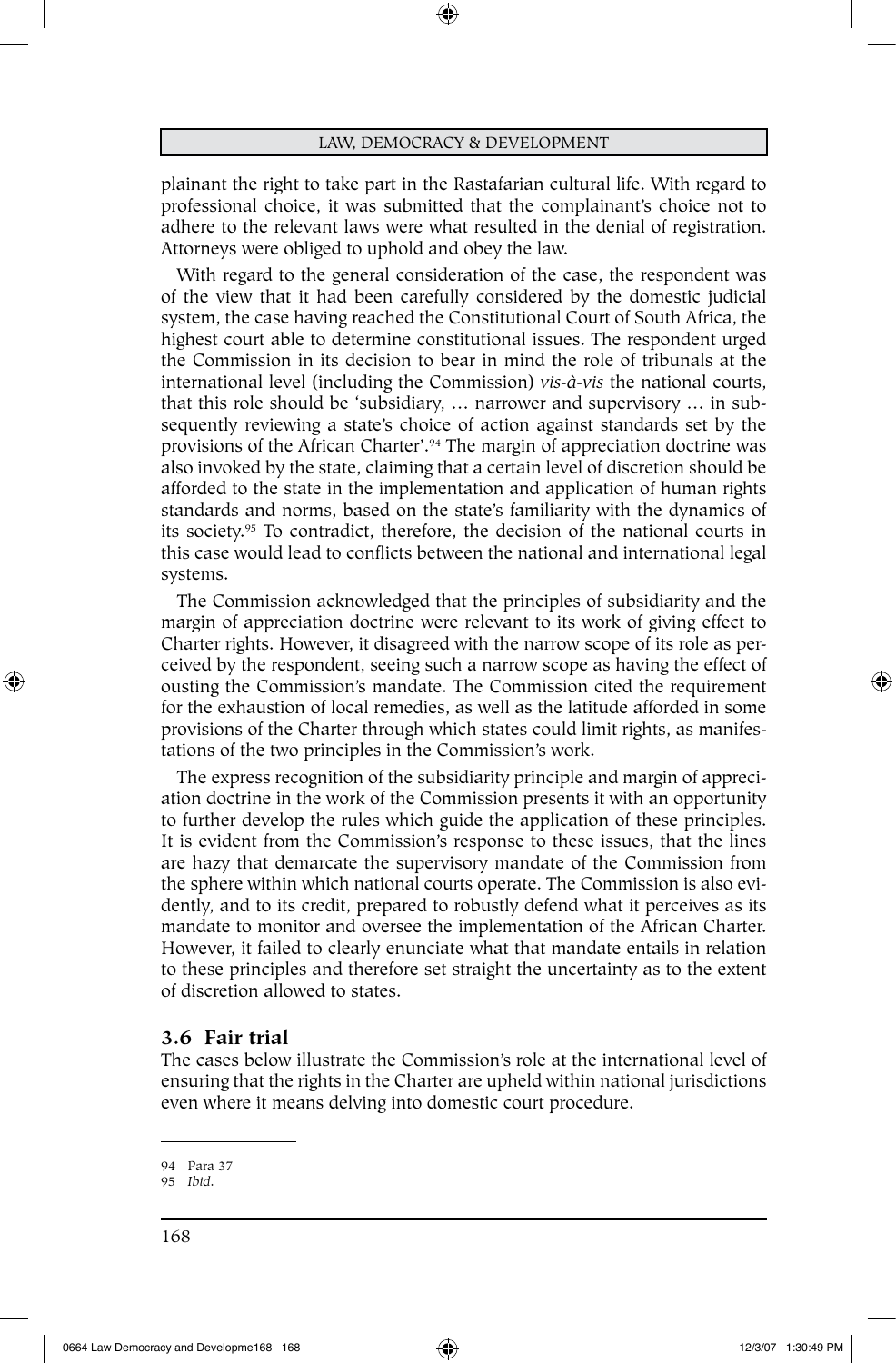## *3.6.1 Odjouoriby v Benin*<sup>96</sup>

The complainant alleged that he was denied justice by virtue of the prolonged duration which a case had been pending at the Appeal Court in Cotonou. The Commission found a violation of article 7(1)(d) of the African Charter, which protects the right to be tried within a reasonable time.<sup>97</sup> The complainant alleged that an appeal filed with the Appeal Court in September 1995 had not been disposed by the time the Commission was seized of the matter in April 1997. It is interesting that the Commission applied this article to civil proceedings in this case, whereas the article is more often applied in criminal proceedings. The Commission elected not to determine whether there was a violation to the right to property, which was the subject matter of the proceedings in the Court of Appeal, as this would have amounted to the Commission pre-empting a decision by the national courts on the issue.

## *3.6.2 Interights & Others v Mauritania*<sup>98</sup>

The Commission assessed the arguments of the parties with a view to establishing whether the right to a fair trial had been violated by the state. The complainant alleged that the proceedings violated the right of appeal, the principle of *audi alteram partem* and the final judgment did not sufficiently legally justify the dissolution of the party. The state on its part argued that it had complied with article 7(1)(a) of the Charter because the competent national organ to determine matters concerning political parties was the Administrative Chamber of the Supreme Court. The Supreme Court is the highest authority in Mauritania and, therefore, no appeal lies to any other court. On the issue of hearing, the state alleged that the complainants had the opportunity to present their written or oral submissions before the court, an opportunity they did not take advantage of. The Commission, in the result, held that the complainant's right to a fair trial had not been violated.<sup>99</sup>

# *3.6.3 Women's Legal Aid Centre (on behalf of Moto) v Tanzania*<sup>100</sup>

In this case the Commission was faced with the task of pronouncing on whether court procedure met the standards set in the African Charter. The complainant, Sophia Moto, approached the Commission after a civil suit she had filed at the High Court of Tanzania was dismissed without a hearing when neither she nor her advocate appeared before the court on the date set for hearing. A review of this decision came to naught, and by applying for review of the order in the same court, she was precluded from appealing the dismissal decision to the Court of Appeal of Tanzania. She alleged that this procedure of dismissal denied her the right to have her case heard, as well as her right to property which was the substantive issue in her civil suit.<sup>101</sup>

- 98 (Fn 7 above)
- 99 Para 47

⊕

<sup>96</sup> (Fn 7 above)

<sup>97</sup> *Odjouoriby v Benin* (fn 7 above) para 30

<sup>100</sup> (Fn 38 above)

<sup>101</sup> African Charter art 7 (right to be heard); art 14 (property)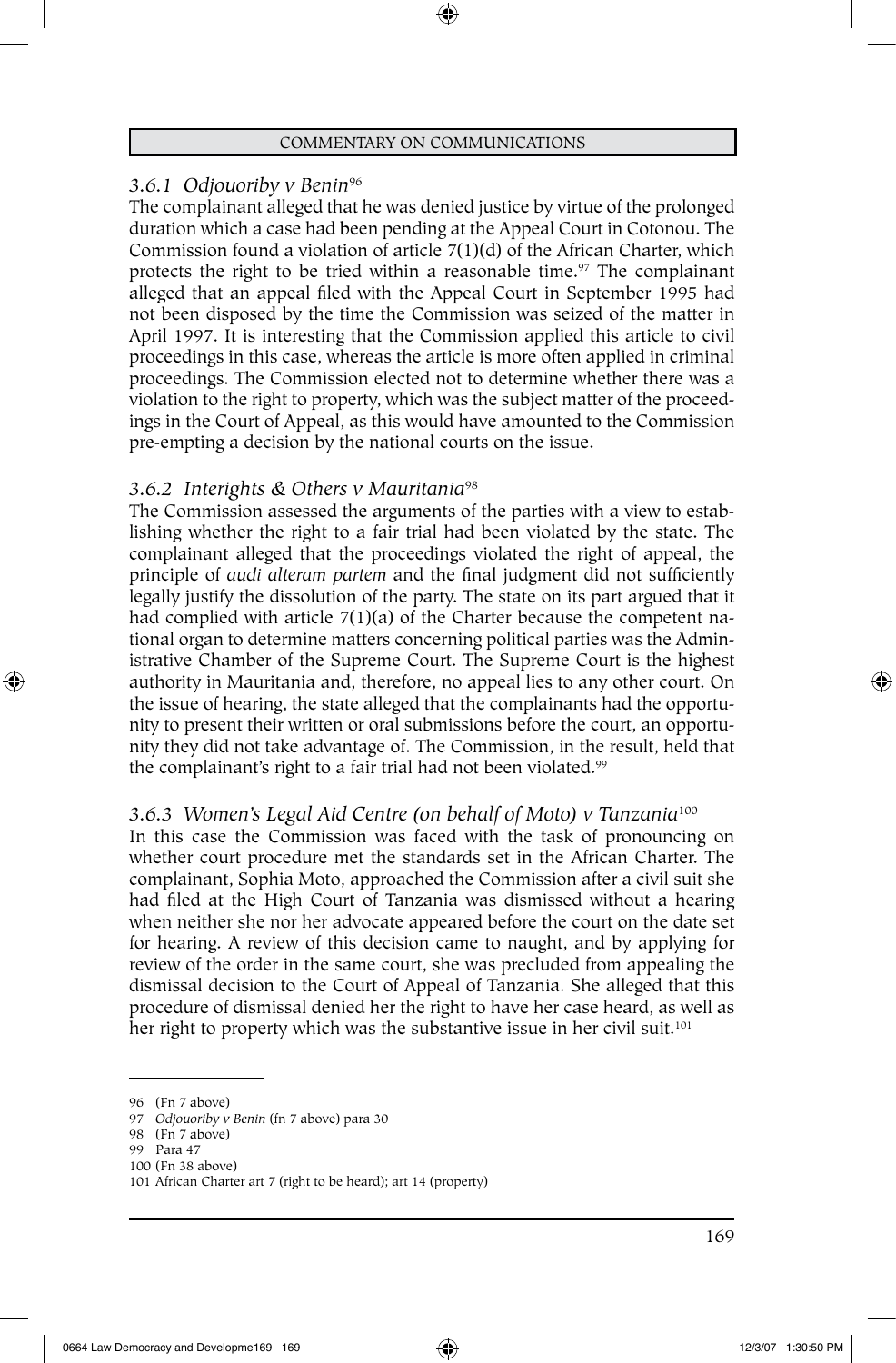⊕

The complainant alleged that she was not at any time issued with summons or a notice of hearing and thus, she was unaware of the hearing date. Her advocate was present at the setting of the hearing date but failed to advise her of that date. By dismissing the case for non-appearance she was being punished whereas the mistake that led to non-appearance was attributable to her counsel. The complainant thereby suffered a violation of her right to have her suit heard as well as her right to matrimonial property vindicated.

The respondent state was of the view that the court could not be faulted for dismissing the suit since the complainant's legal representative was present at the setting of the date. The complainant had grounds to proceed against her attorney for the failure to appear in court on the hearing date, rather than placing the blame on the courts. The court acted within the provisions of the Civil Procedure Code and it was rather the complainant who had failed to follow procedure. The respondent stated that the complainant had failed to adduce evidence on her right to property though the right to property is recognised by the state.

The Commission was of the view that although the Civil Procedure Code allowed for the dismissal of a suit for non-appearance, the relevant provisions did not impose a mandatory duty on the courts to dismiss such suits, and in addition the provisions allowed for the plaintiff to contest such dismissal and have it set aside. The decision to dismiss the suit without hearing it resulted in uncertainty over the complainant's rights which were to be determined in the suit. Procedural rules were held to be central to the realisation of substantive laws and, therefore, for rights to be given effect, procedures had to be applied in a just manner. The Commission perceived its role as supervisory over procedures that states have enacted. Should these procedures not facilitate the enjoyment of rights, the state would be found in violation.

Accordingly, Tanzania was found in violation of article 7(1)(a); failure to ensure the right to a hearing due to procedural rules where discretion was exercised contrary to the requirements of the African Charter and the rules of natural justice. The Commission urged Tanzania to apply its rules of procedure without fear or favour and allow the complainant to be heard on appeal.

## **3.7 Administrative capacity**

Some of the pervasive criticisms of the African Commission relate to its weak administrative capacity, resulting in part from the lack of adequate funding. The reach of this particular weakness is evident in the outcome of communications, and should provide impetus for correction to eliminate negative outcomes on the administration of justice.

Underlying the issues raised in the dissenting opinion in *Rabah v Mauritania*, is the question of the capacity of the Commission to work in Arabic (one of the working languages of the Commission) the language in which most of the communication documents were submitted.102 The dissenting opinion

⊕

<sup>102</sup> (Fn 54 above)